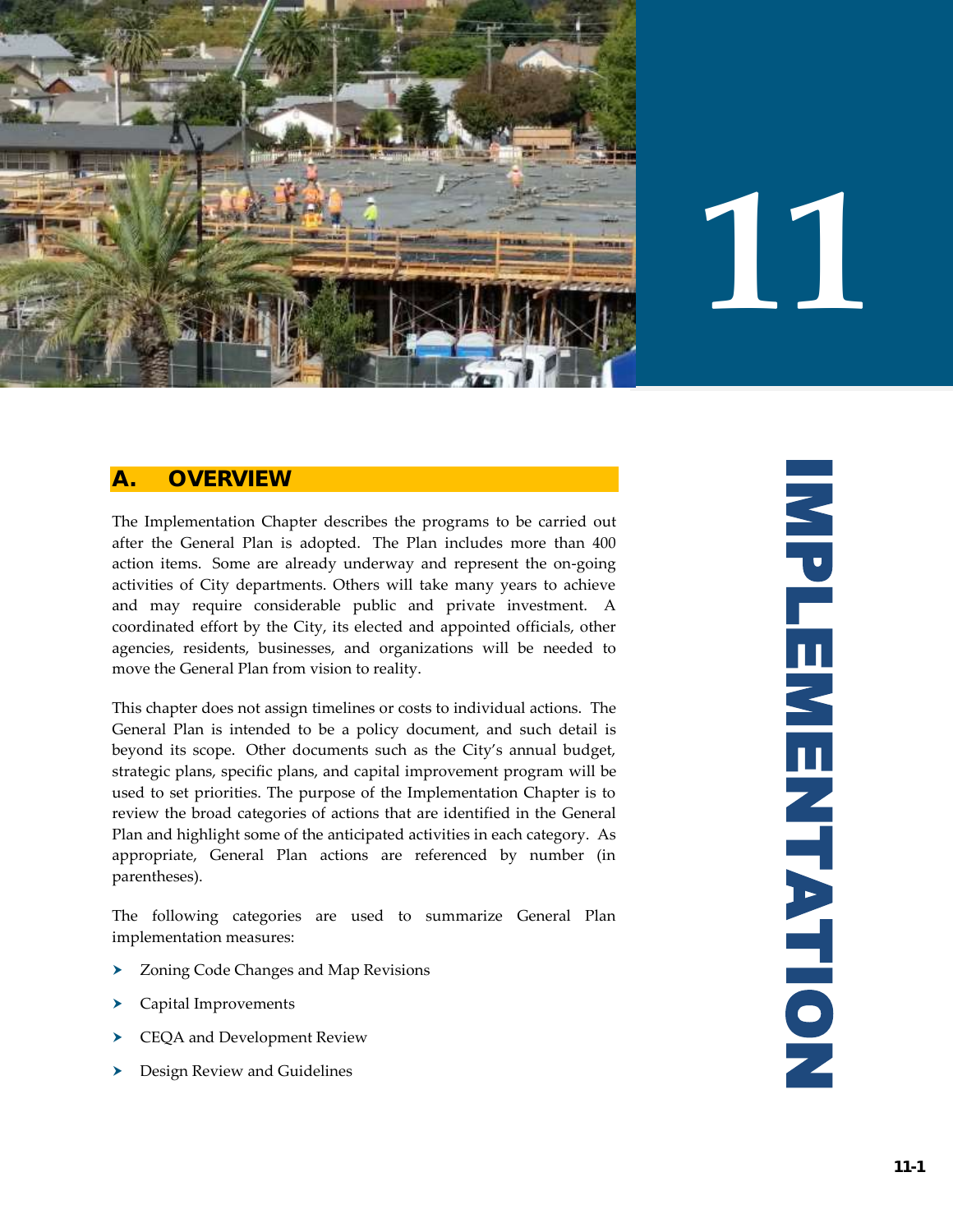- **Business Development Programs**
- City Operating Procedures
- New Initiatives
- Emergency Preparedness and Hazard Mitigation Program
- Follow up Plans and Studies
- Historic Preservation Program
- > Climate and Energy Measures
- > Intergovernmental Coordination
- ▶ Ordinances and Ordinance Revisions
- > Public Education and Outreach
- > Funding Measures

#### **B. IMPLEMENTATION TOOLS**

## **Zoning Code Changes and Map Revisions**

The San Leandro Zoning Code establishes the allowable uses, development standards, and permitting requirements for each parcel in the city. It also sets forth development review and design review procedures, parking requirements, and performance standards for specific uses. Whereas the General Plan is a policy document, zoning is regulatory and prescriptive. The Code was last comprehensively updated in 2001, with major revisions made in 2014. San Leandro periodically makes minor Code amendments to address specific issues, accommodate (or limit) new uses, resolve conflicts, reflect emerging conditions, comply with state laws, or incorporate the recommendations of City plans and policy directives. Zoning amendments may be text based, map-based, or both.

A number of Zoning Code changes are specifically recommended in the General Plan. Some of these are short-term actions, such as text changes for zones west of the San Leandro BART station to facilitate office development (LU-6.1.C, LU-6.4.A). Others may be longer-term or ongoing, such as periodic review of the Code to accommodate emerging industrial uses (LU-7.3.A) and the conversion of former factories to "maker" spaces and tech uses (LU-10.3.C). Still others provide guidance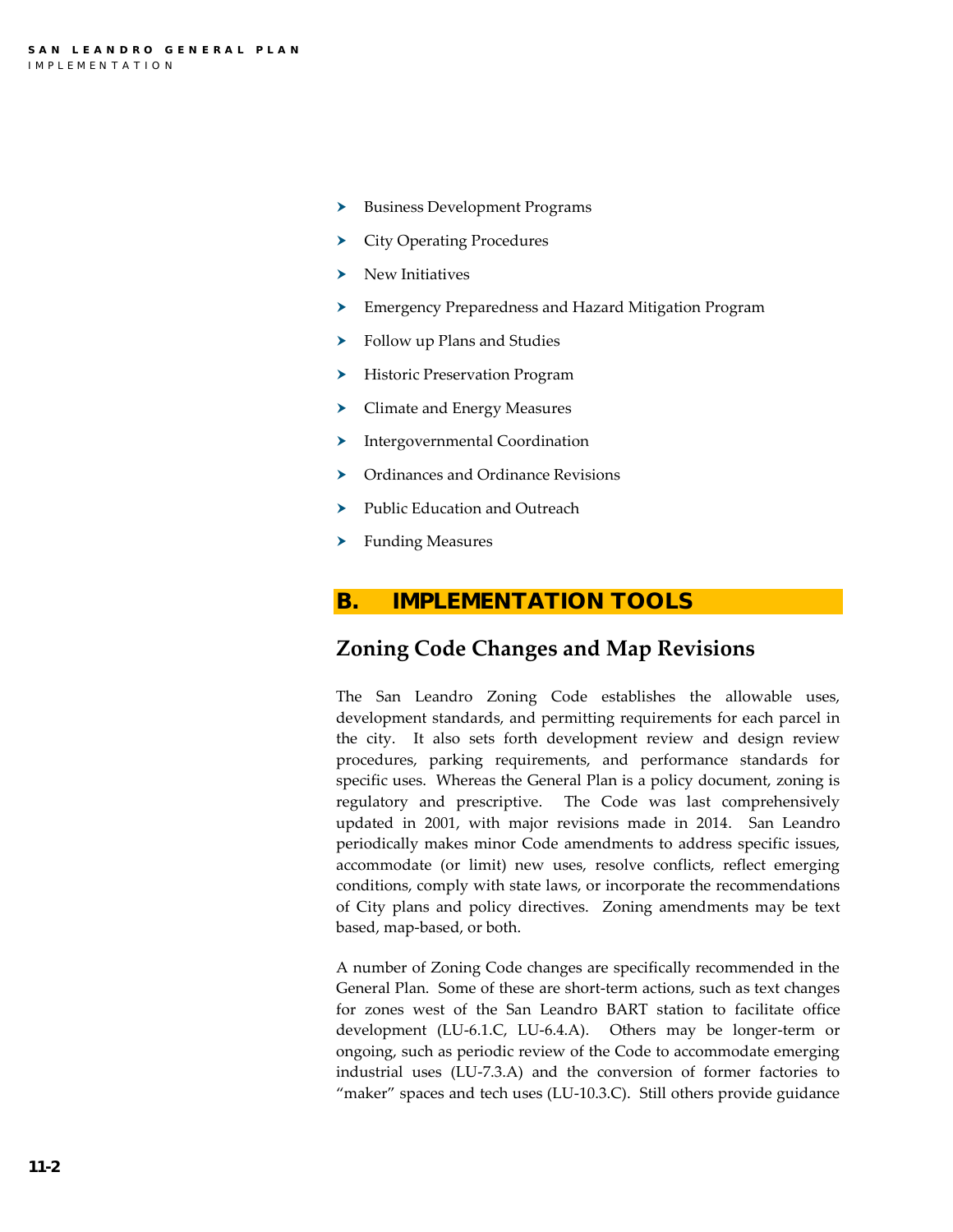for particular uses, such as adoption of live-work regulations (LU-3.9.A) and allowing restaurants and tasting rooms at breweries in the industrial district (LU-7.9.B).

Some of the zoning-related actions relate to potential changes to be "studied" rather than changes that "must" be made for General Plan consistency. For example, the Land Use Element suggests future studies of the potential for additional dwelling units on large single family lots (LU-3.9.A), and potential incentives for second units (LU-1.11.B). The decision to actually amend the Code to make such changes will be based on further study and community input.

Other actions indicate the ways that zoning can be used to implement Plan policies, rather than changes to be made. For example, the Land Use Element suggests using zoning to avoid land use conflicts around industrial uses (LU-10.3.A) and to require taller buildings to "step down" in height as they approach lower density zones (CD-6.3.A). Other actions recognize the use of zoning to avoid over-concentrations of particular uses (LU-8.1.A), encourage housing near BART (LU-6.13.A),

and facilitate entertainment activities in Downtown San Leandro (LU-6.3.A). These actions do not require changes to the Code but rather a continuation of existing Code provisions.

Zoning *map* changes are also used to implement the General Plan. As noted in the Plan, most of San Leandro is not expected to change in the next 20 years. In most areas, the General Plan and zoning maps are already consistent, and the existing zoning may remain in place. In a few areas, the General Plan may show levels of development intensity and uses that cannot be achieved under current zoning. Zoning map changes will be needed in those areas during the time horizon of the General Plan. As noted in the General Plan Environmental Impact Report, a number of zoning map changes are being made concurrently with Plan adoption.

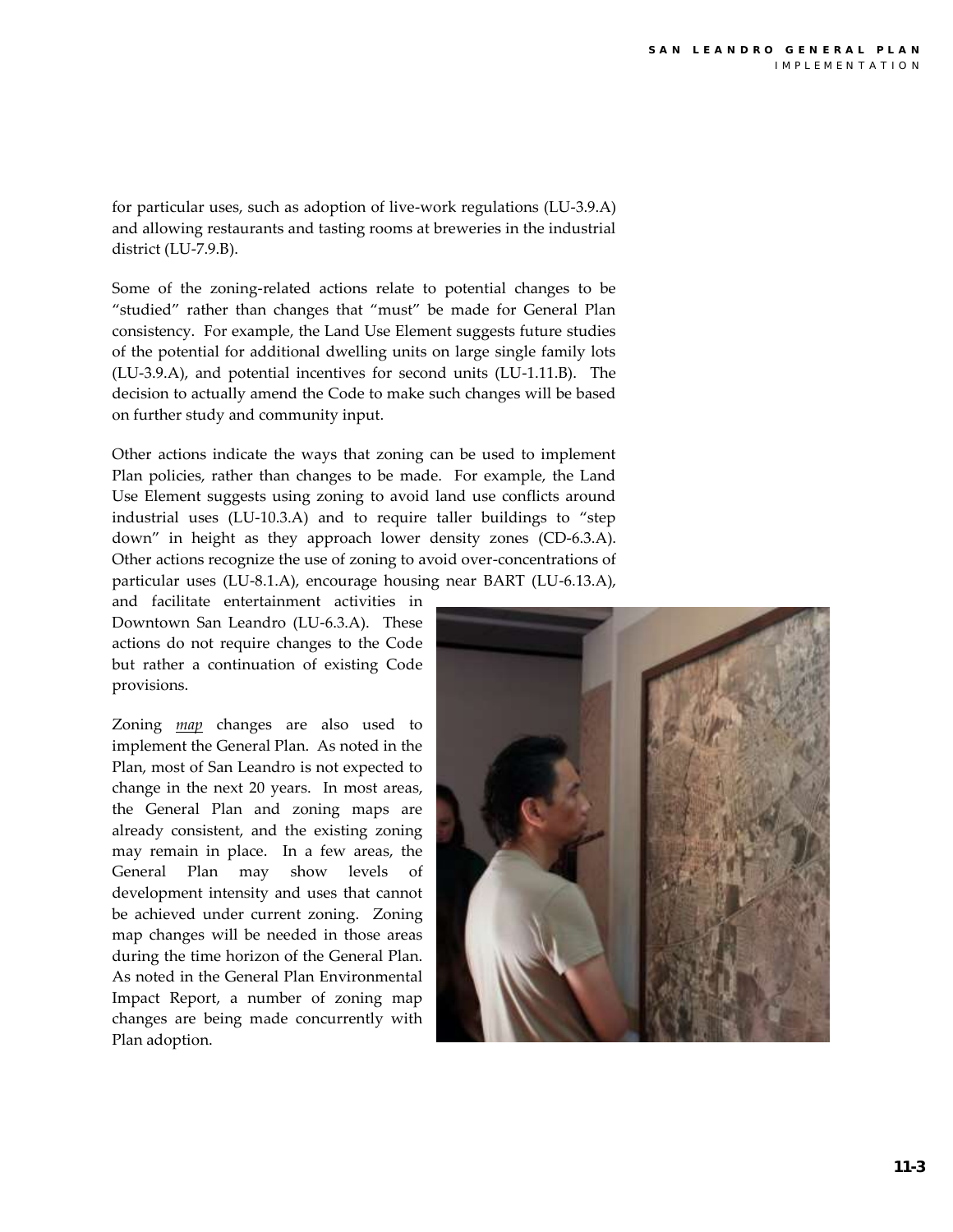Since the Plan has a 20-year horizon and zoning is immediate, it is not necessary to rezone all land in the city when the Plan is adopted. Where the existing zoning has been deemed conditionally compatible with the General Plan Map designation (see Table 3-2), it may remain in place for the time being. The expectation is that such land will be rezoned gradually, in response to future specific plans and area plans, community input, and development proposals that are consistent with the General Plan Map and its policies.

# **Capital Improvements**

The Capital Improvement Program (CIP) itemizes the projects to be funded by the City during future budget cycles. The CIP must be consistent with the General Plan and is an important tool for carrying out some of the changes identified in the Plan. CIP projects may include infrastructure, new public buildings, open space acquisition, park improvements, transportation facilities, and civic beautification projects, among others. A variety of funding sources are available for these projects, including general fund revenues, impact fees, bond measures, and grants or stipends from the State and federal governments.

The General Plan either directly or indirectly identifies about 30 potential capital improvement projects. Some of these projects would be funded through the capital improvement programs of other agencies, such as the school districts, the East Bay Regional Park District, and East Bay Municipal Utility District. Because the City only has jurisdiction over its own projects, the actions relating to those of other agencies primarily address coordination and permitting. Examples include the proposed East Bay Greenway and the planned Bus Rapid Transit (BRT) system. Some capital projects, such as the development of new buildings or new utility lines, may be subject to supplemental environmental review and site-specific studies to address traffic, noise, and other potential impacts.

Capital improvements listed in the General Plan include specific projects (such as paving Eden Road) and more generic references to project categories (such as street tree planting and sewer repair). The CIP typically includes lump sum amounts for both types. When budgeting for future capital improvements, it is important to balance proposals for new facilities with the on-going costs of maintaining existing facilities and infrastructure (e.g., sewer repair, road repaving, etc.).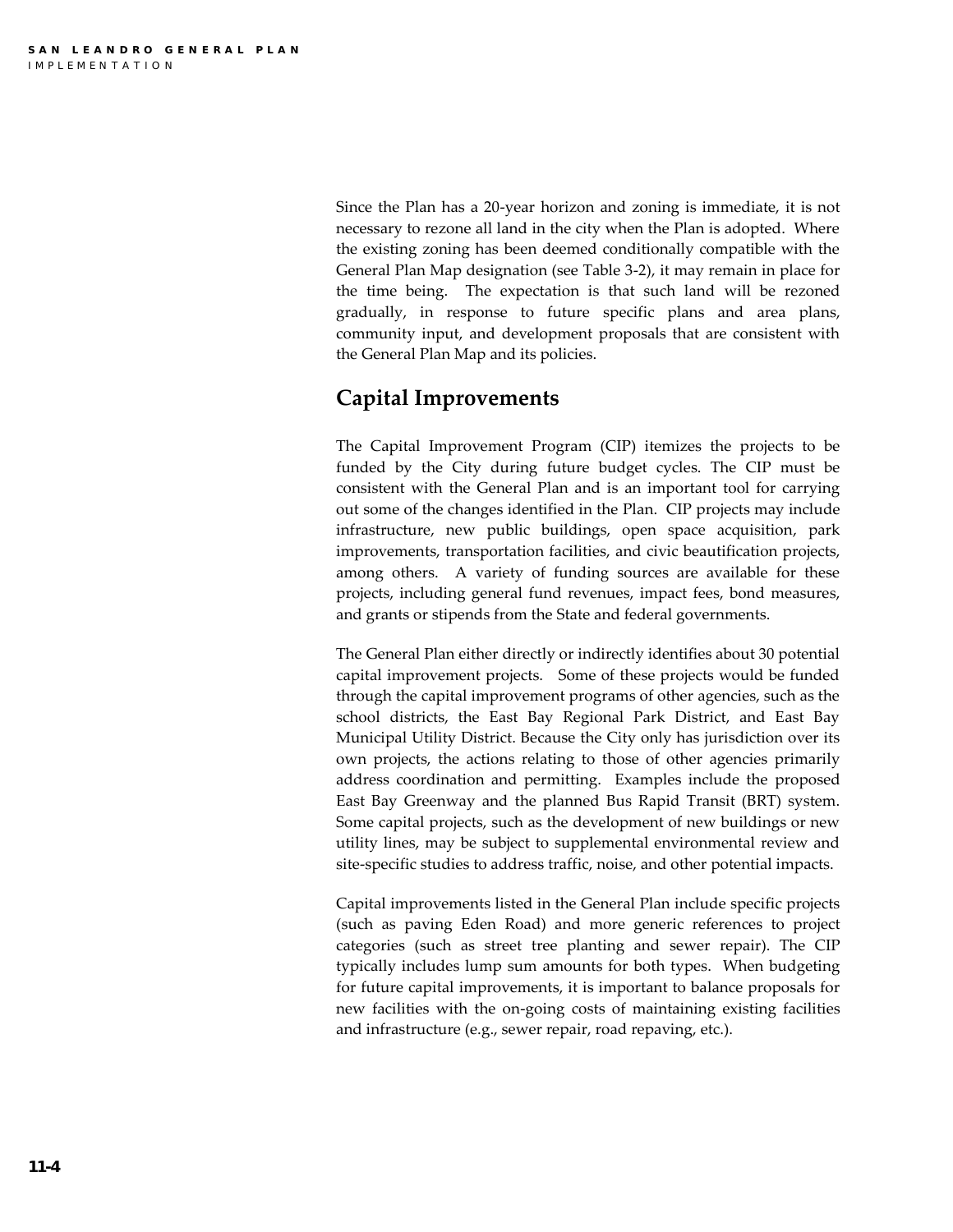City capital improvement actions referenced in the General Plan are listed below. Funding for these projects should be considered during future budget cycles:

- BART Area streetscape improvements (LU-6.7.A)
- Wayfinding signage (LU-6.7.D, T-3.7.A, CD-5.2.A)
- San Leandro Creek Linear Park/Root Park extension (LU-6.14.B)
- Marina Boulevard and Shoreline Gateway Streetscape Improvements (LU-7.6.B and C)
- East 14th Street Utility Undergrounding and Streetscape Improvements (LU-8.10.B, T-2.2.A, CD-7.5.D)
- Bicycle and Pedestrian Master Plan Improvements (LU-7.6.A, T-3.1.B, T-3.7B)
- Pedestrian and Bicycle crossing improvements (T-3.7.C)
- Marina Boulevard East improvements (T-5.2.E)
- Shoreline Park improvements (OSC-2.4.A)
- ▶ Bay Fair Area park (OSC-2.4.C)
- San Leandro Creek trail (OSC-5.4.A, 5.4.B)
- Environmental Education Center (OSC-5.8.A)
- Extension of reclaimed water system (OSC-7.2.B)
- Street tree planting (OSC-7.10.A)
- Storm drain trash capture devices (EH-4.1.A)
- Hesperian / 150<sup>th</sup> Triangle improvements (CD-5.1.B)
- Neighborhood Gateway signs (CD-5.1.C)
- Renovation of Fire Stations 9, 12, and 13 (CSF-1.1.A)
- Lit San Leandro extension (CSF-2.4.A)
- Replacement of South Branch and Mulford Branch Library (CSF-3.2.A)
- Technology improvements and modernization of libraries (CSF-3.1.A, 3.3.A, 3.3.B)
- Wastewater collection improvements (CSF-6.4.A)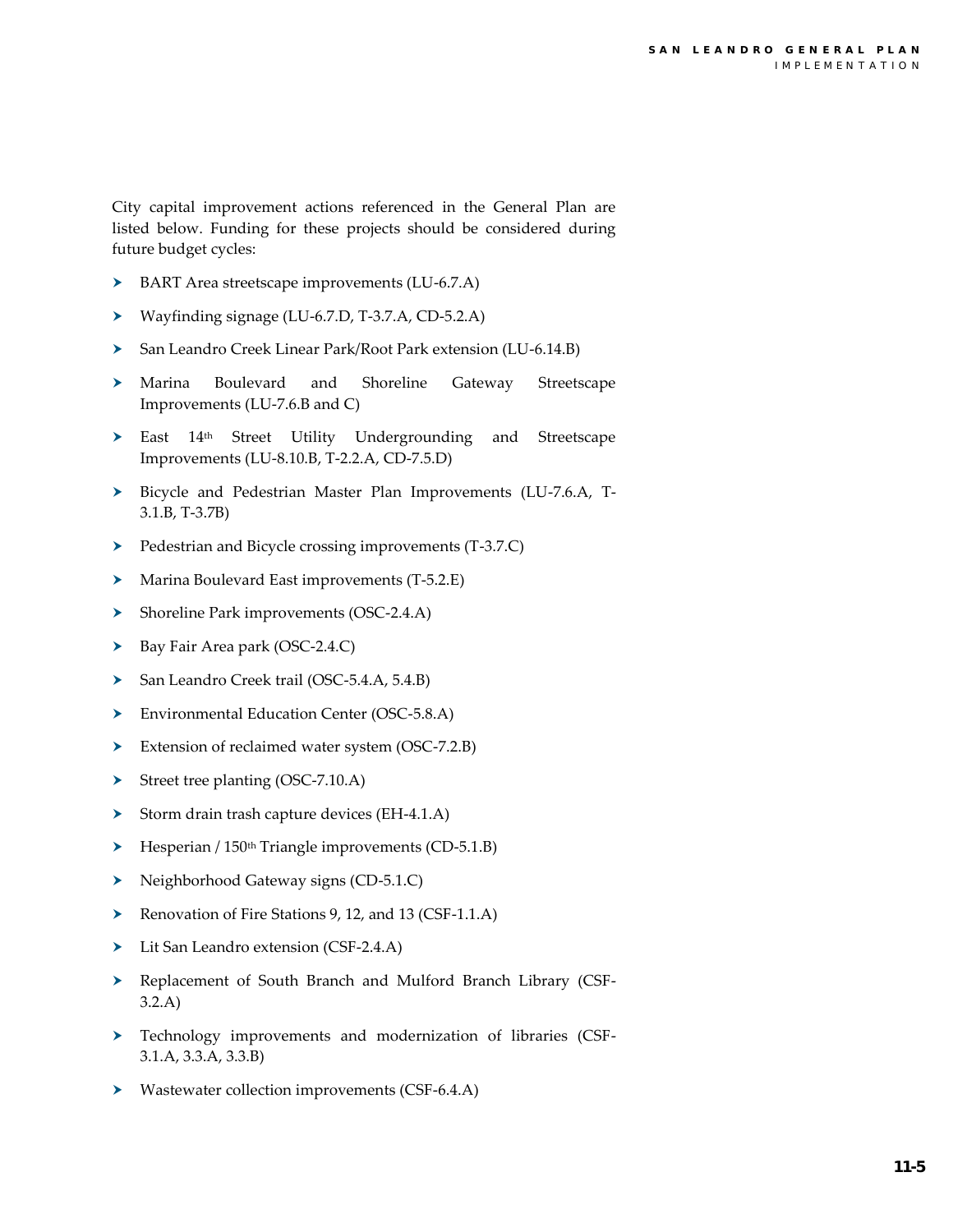

# **CEQA and Development Review**

The California Environmental Quality Act (CEQA) is an important tool for General Plan implementation. CEQA provides the vehicle for carrying out many of the policies in Chapters 6 and 7 regarding natural resource protection and environmental hazards. It also helps ensure that development "pays its way" by evaluating potential impacts on traffic, schools, parks, and other services. The General Plan should be a benchmark throughout the CEQA process. For example, Action LU-4.1.A requires future impacts on public services to be evaluated as part of development review, and Action T-1.3.B requires traffic studies for projects likely to generate a substantial number of trips or impact local streets.

Some of the action items in the General Plan reference procedures to be followed during development review to mitigate CEQA-related impacts. For example, Action CD-1.12.A establishes conditions of approval for projects that may affect archaeological resources. Action OSC-6.4.A requires biological assessments for projects that may affect sensitive plant and animal communities. Similar actions related to future development proposals are present in the Environmental Hazards Element. For instance, there are actions requiring soil and geologic reports (EH-1.1.A), air quality studies (EH-3.4.A), and Health Risk Assessments for projects near freeways and high-volume roadways (EH-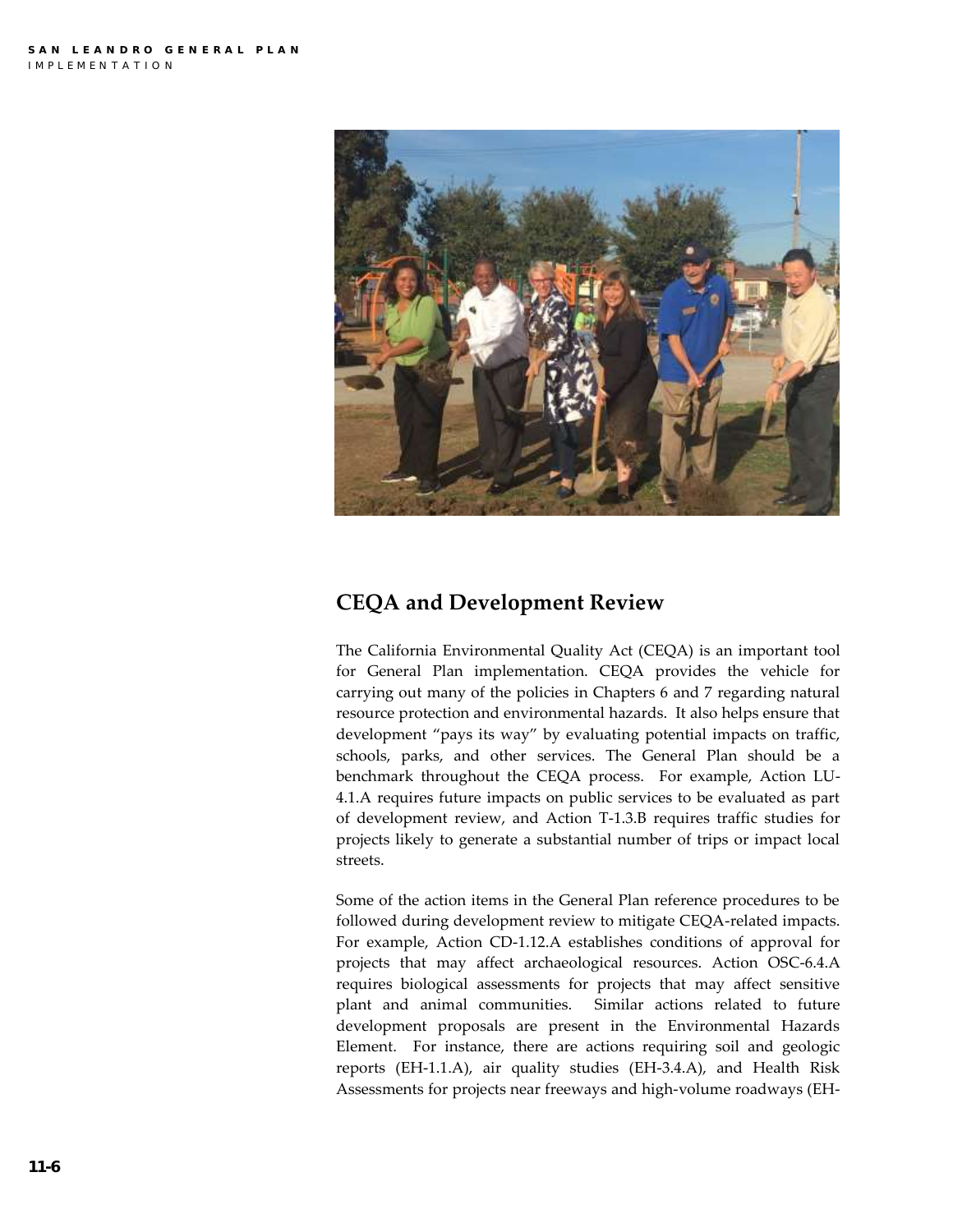3.4.B). The General Plan also establishes conditions of approval for projects likely to have noise impacts (EH-7.5.A) and vibration impacts (EH-7.5.B).

# **Design Review and Guidelines**

San Leandro conducts design review on a range of projects, including new commercial and industrial buildings, and projects requiring conditional use permits, site plan review, or subdivision approval. Applications for infill housing, additions, remodels, and smaller structures undergo a more informal design review process during plan checking and permitting. Design guidelines have been developed for specific areas of the city, including Downtown, the Transit Oriented Development Area, and East 14<sup>th</sup> Street.

The General Plan proposes that design review practices and procedures be periodically reviewed to ensure an appropriate level of scrutiny is provided for development and alterations. Higher levels of review may be appropriate in some parts of the city, given the age and character of construction. Design review requirements also may vary depending on the size, scale, and type of construction. There is particular interest in developing residential design guidelines for the city's older, traditional neighborhoods (CD-1.5.A). The City will also continue to administer guidelines for Downtown and East 14th Street, and may develop supplemental guidelines to protect historic resources (CD-2.3.B). The General Plan indicates the need for greater design guidance for fences (LU-1.8.A), second units (LU-1.11.A), wind turbines (OSC-8.4.B), infill housing (CD-5.4.A), parking lots (CD-6.9.A), and the commercial and industrial districts in general (LU-10.3.B).

It is expected that area plans and specific plans for subareas of the city will be prepared following General Plan adoption. Such plans should include guidance for new construction, rehabilitation, and alteration. Such plans should also provide guidance for the design of public space, streets, and open space areas, including landscaping and lighting. The Community Development Department has the primary responsibility for implementing the City's design review programs and requirements.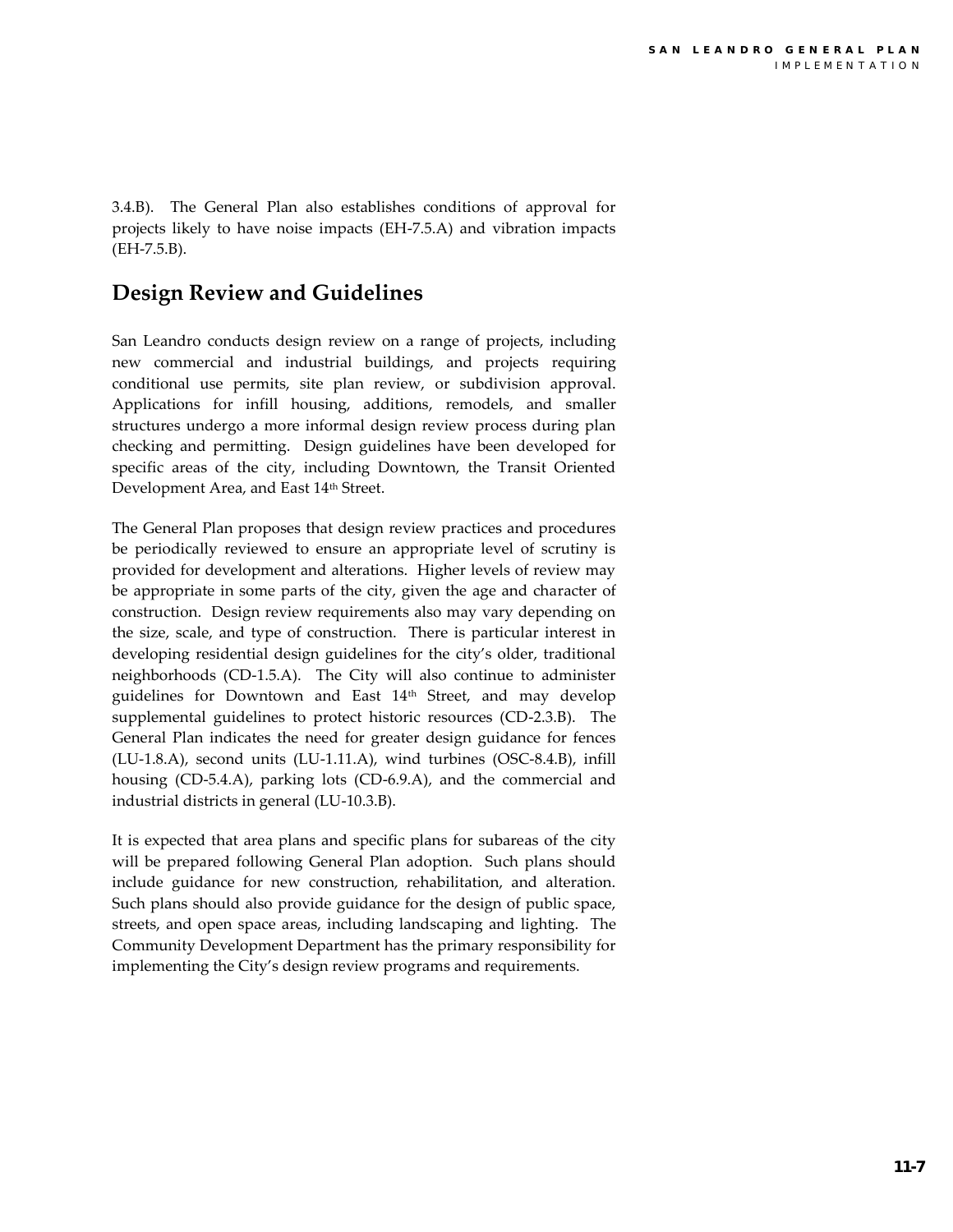## **Business Development Programs**

The General Plan includes an Economic Development Element with actions related to business retention, attraction, marketing, and workforce development. Some of the actions represent new initiatives or programs to be launched in the years following General Plan adoption. Others are ongoing and are being implemented by the Community Development Department, in coordination with the City Manager's Office and other City departments. Still others are expressions of the City's support for the work being led by other agencies or organizations, such as the San Leandro and San Lorenzo Unified School Districts and the Chamber of Commerce. The City is a partner or ally in many such initiatives.

Some of the major business development actions listed in the Plan include:

- Pursuing grants through the Smart Cities program (ED-3.2.A)
- Updating the 2013 Economic Development Strategy (ED-1.11.A)
- Preparing a Retail Action Strategy (ED-4.1.A) and developing a Retail Real Estate Prospectus (ED-4.1.B)

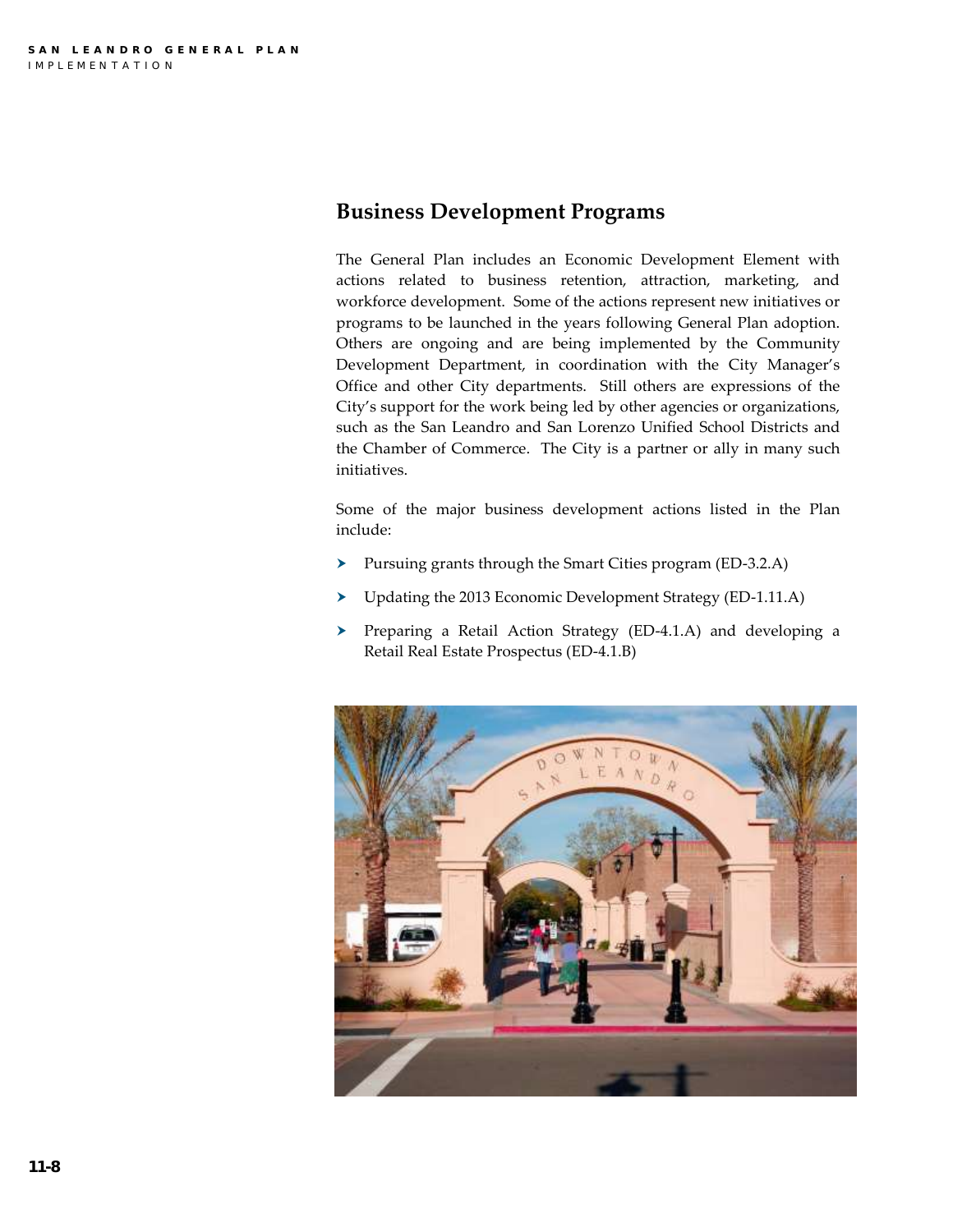- Tracking development opportunities and maintaining a database of available sites (ED-1.2.A)
- Continuing "Made in San Leandro" branding (ED-1.9.A) and launching a "Shop San Leandro" campaign (ED-4.3.B) and a "Work Local/Live Local" campaign (ED-5.1.A)
- Exploring the feasibility of a small business development center (ED-2.7.A)
- Developing a marketing strategy for Lit San Leandro (ED-3.4.B) and expanding the fiber optic network (ED-3.4.A)
- Exploring a solar energy micro-grid program for the industrial area (ED-3.6.C)
- Developing a green business certification program (ED-3.5.A)
- > Promoting San Leandro as a center for construction and home improvement supplies (ED-4.3.C)

Business development measures also include existing programs like the Façade Improvement Program (ED-4.4.A), one-stop permitting for business (ED-2.4.A), social media campaigns (ED-1.9.B), downtown streetscape improvements (ED-4.5.B), and the Design Assistance Program (ED-4.4.B). These measures also include more general directives such as promoting international business relations (ED-1.7.A), supporting job fairs (ED-6.7.A), providing outreach to businesses (ED-2.1.A), improving parking management (ED-4.5.C), and recruiting new retailers (ED-4.6.A, 4.6.B). These programs should ensure that the City's resources are strategically leveraged to maximize citywide benefits.

# **City Operating Procedures**

This is the largest category of implementation measures in the General Plan. About one-quarter of the action items listed in the Plan correspond to operating procedures and practices already being implemented by City government. These include:

- Community standards programs such as code enforcement, weed abatement, and enforcement of dumping regulations
- Compliance with ADA and other state and federal programs
- Staff education and training programs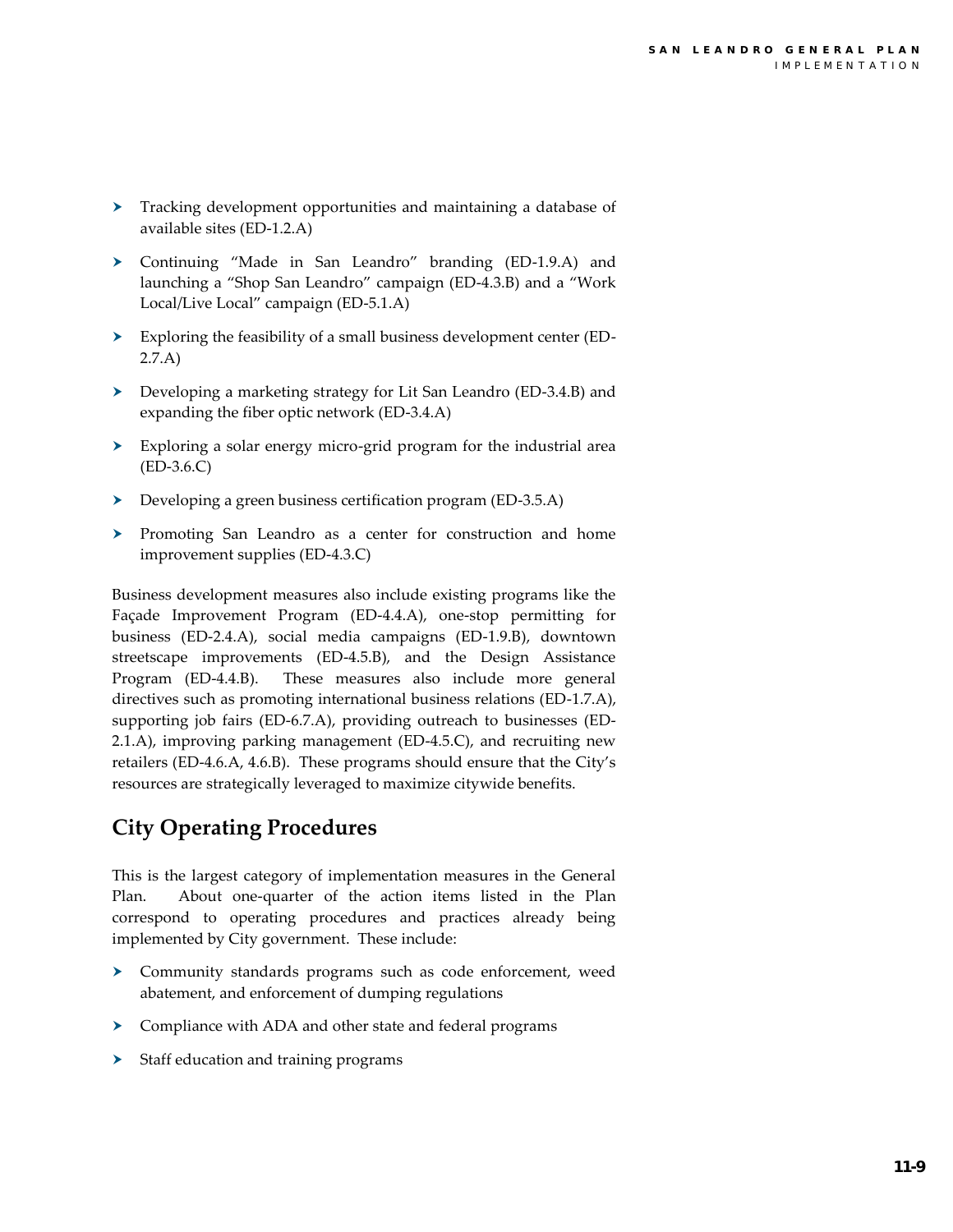- Community noticing requirements such as posting of development applications, advertising for public meetings, and consultation with neighborhood groups
- Using the planning process (conditional use permits, public hearings, etc.) to address the potential impacts of new activities
- $\triangleright$  Tracking local development and construction activity
- Street maintenance and repair, traffic calming, traffic safety measures, and enforcement of truck route designations
- Collection of data on traffic volumes, traffic accidents, and pedestrians and bicycle movement
- > Implementation of various plans, such as the Bicycle and Pedestrian Master Plan and the Downtown Transit-Oriented Development Plan
- > Promotion of good design through awards programs, design assistance, and public art programs
- > Support for LINKS, transit vouchers, and other measures that provide alternatives to driving
- Maintenance of parks and delivery of recreational services, implementation of operating procedures and rules for park use
- $\triangleright$  Creek restoration and marshland management, including monitoring programs
- Recycling and waste reduction programs
- Green building, energy conservation, Title 24 (Building Code energy standards), and water conservation initiatives
- Hazard reduction programs such as brush clearance and earthquake retrofit classes
- > Stormwater control and water quality programs, such as street sweeping and stenciling of storm drains
- Hazardous waste management programs
- Enforcement of Vehicle Code and Municipal Code provisions relating to noise and truck parking
- Implementing the Airport Settlement Agreement
- Streetscape improvements, utility undergrounding, and tree planting initiatives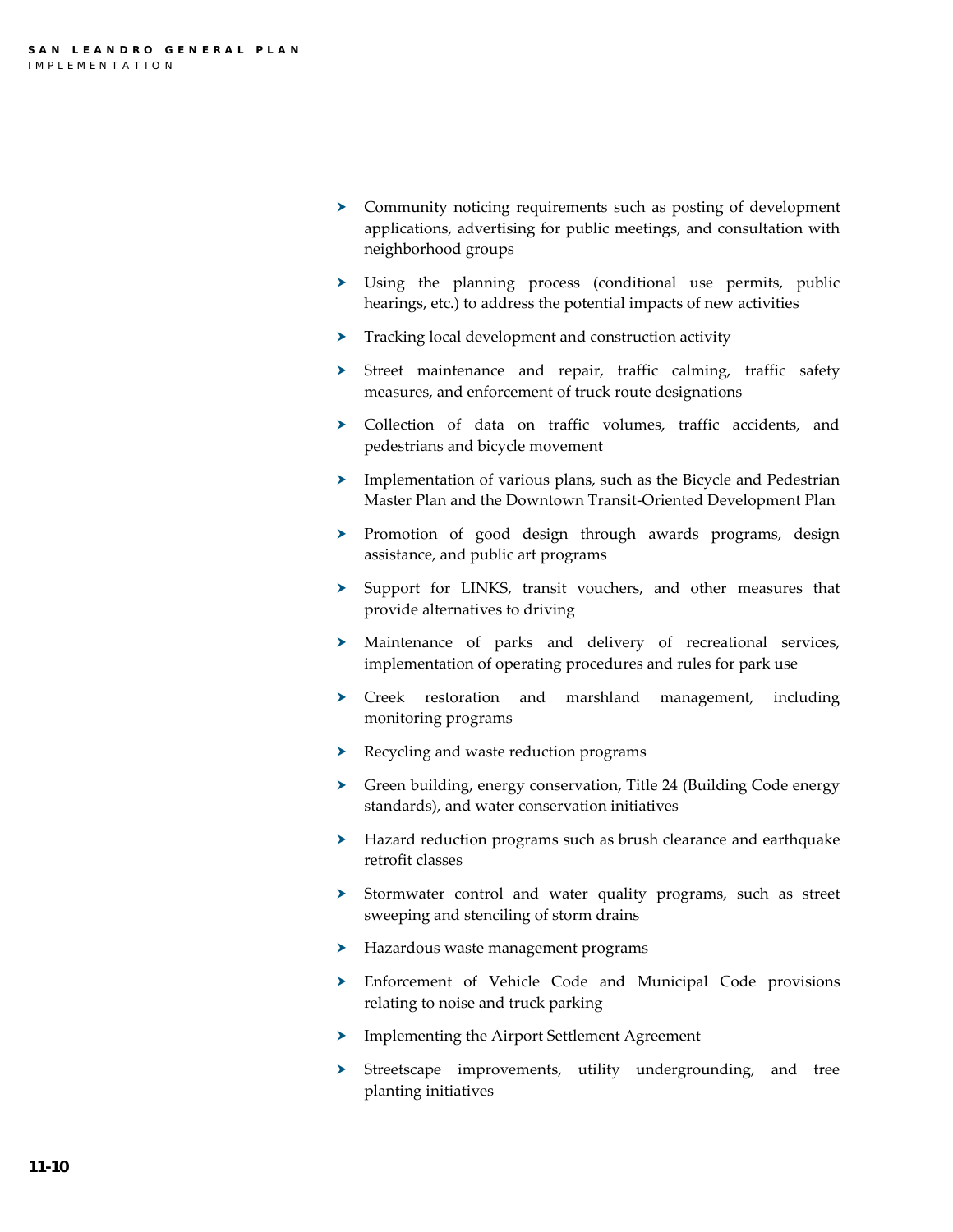Provision of human services, such as child care, senior care, and youth engagement

The inclusion of these programs in the General Plan means that they should regularly be considered for funding as part of the City budgeting process. The programs cover an array of basic services provided by the City to maintain and improve the quality of life for San Leandro residents. The budgeting process provides a means of allocating staff to these actions, and a means of supporting the day-to-day activities of City departments.

Each City department will participate in the implementation of the General Plan in this manner. For instance, the Recreation and Human Services Department will continue to provide recreational programs that reflect the needs identified in the General Plan. The San Leandro Library will continue to address the needs described in Chapter 9. The Public Works Department will continue to carry out repair and maintenance activities, water quality programs, and other measures to sustain City facilities, environmental quality, and infrastructure.

Other City departments and divisions will carry out other actions and programs identified in the General Plan. Under the direction of the City Manager, the duties of each department should be defined in a manner that is consistent with the General Plan.

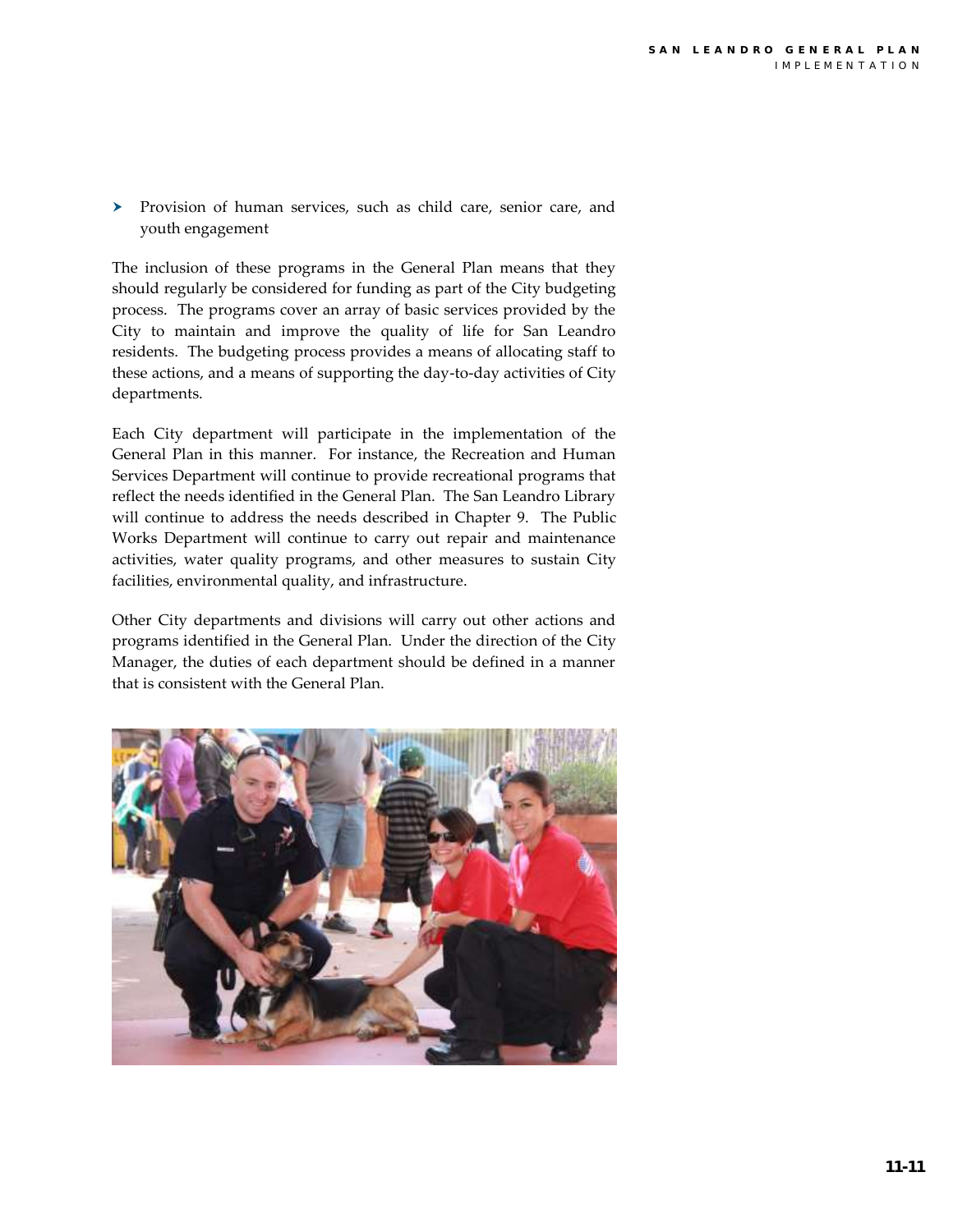

# **New Initiatives and Programs**

The General Plan proposes roughly 30 new initiatives to be studied or implemented during the years following adoption. Some of these initiatives are already in the planning stages, and others have yet to be studied. Future feasibility studies may determine that some of the initiatives are infeasible. Others may be carried out in the next 20 years, once funding sources have been identified and further vetting has taken place.

Some of the key initiatives described in the General Plan include:

- A program to upgrade small mobile home parks (LU-1.2.C)
- A program to improve fencing along the rear property lines of double-frontage lots (LU-1.8.B)
- > Safe Routes to Transit (LU-6.7.C) and additional Safe Routes to School initiatives (T-7.5.A)
- Creation of new tech incubator and maker spaces in the industrial area (LU-7.2.A)
- $\triangleright$  New public art initiatives in the industrial area (LU-7.7.A)
- Food cart pods and "temporary urbanism" projects (LU-7.9.C)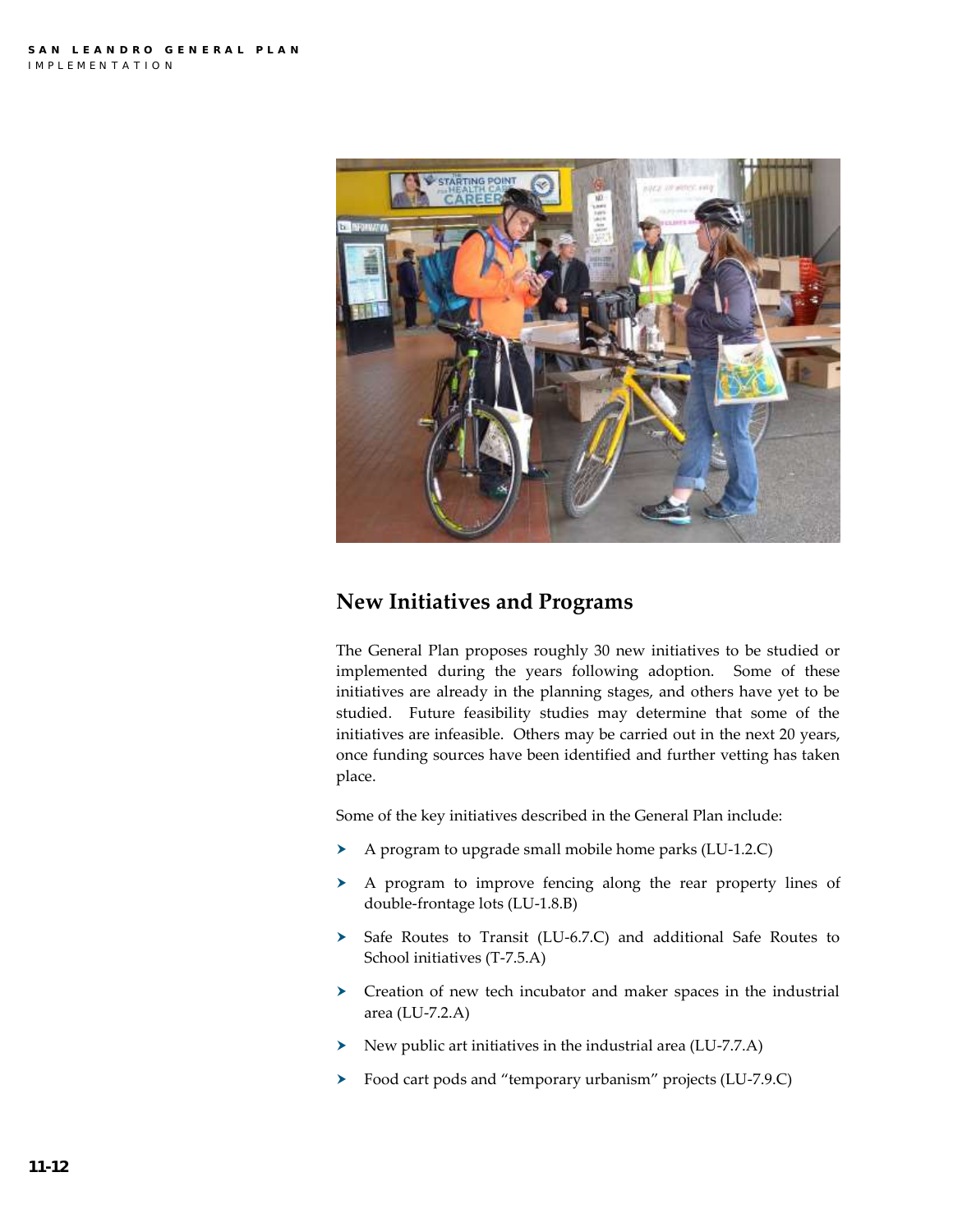- Implementation of a new Downtown Parking Management Strategy (T-1.7.B)
- A new transportation coordination initiative with Oakland focused on the area between E. 14th and MacArthur (T-2.2.B)
- Formalizing stakeholder engagement in transportation decisions (T-2.3.B)
- A bike-sharing program at the two BART stations (T-4.9.A)
- A shift to a transportation evaluation metric based on VMT (vehicle miles traveled) rather than LOS (level of service) (T-5.2.A)
- Implementation of "smart highway" technology (T-5.4.A)
- Depending truck signs (T-6.6.C)
- $\triangleright$  New wayfinding and directional signage (T-7.6.A)
- A "parklet" program for Downtown and neighborhood commercial districts (OSC-2.5.A)
- Conversion of surplus rail spurs to parks or gardens (OSC-2.5.B)
- A Priority Conservation Area designation for San Leandro Creek (OSC-5.1.C)
- Hazardous tree removal along San Leandro Creek (OSC-5.7.A)
- A long-term plan for the Dredge Materials Management Site (OSC-6.5.C)
- Community Choice Aggregation initiative (OSC-8.4.A)
- Soft-story building retrofit program (EH-1.2.C)
- Trash capture device installation in storm drains (EH-4.1.A)
- Relocation of the aviation water rescue point (EH-9.9.A)
- Preparation of neighborhood profiles (CD-5.4.B)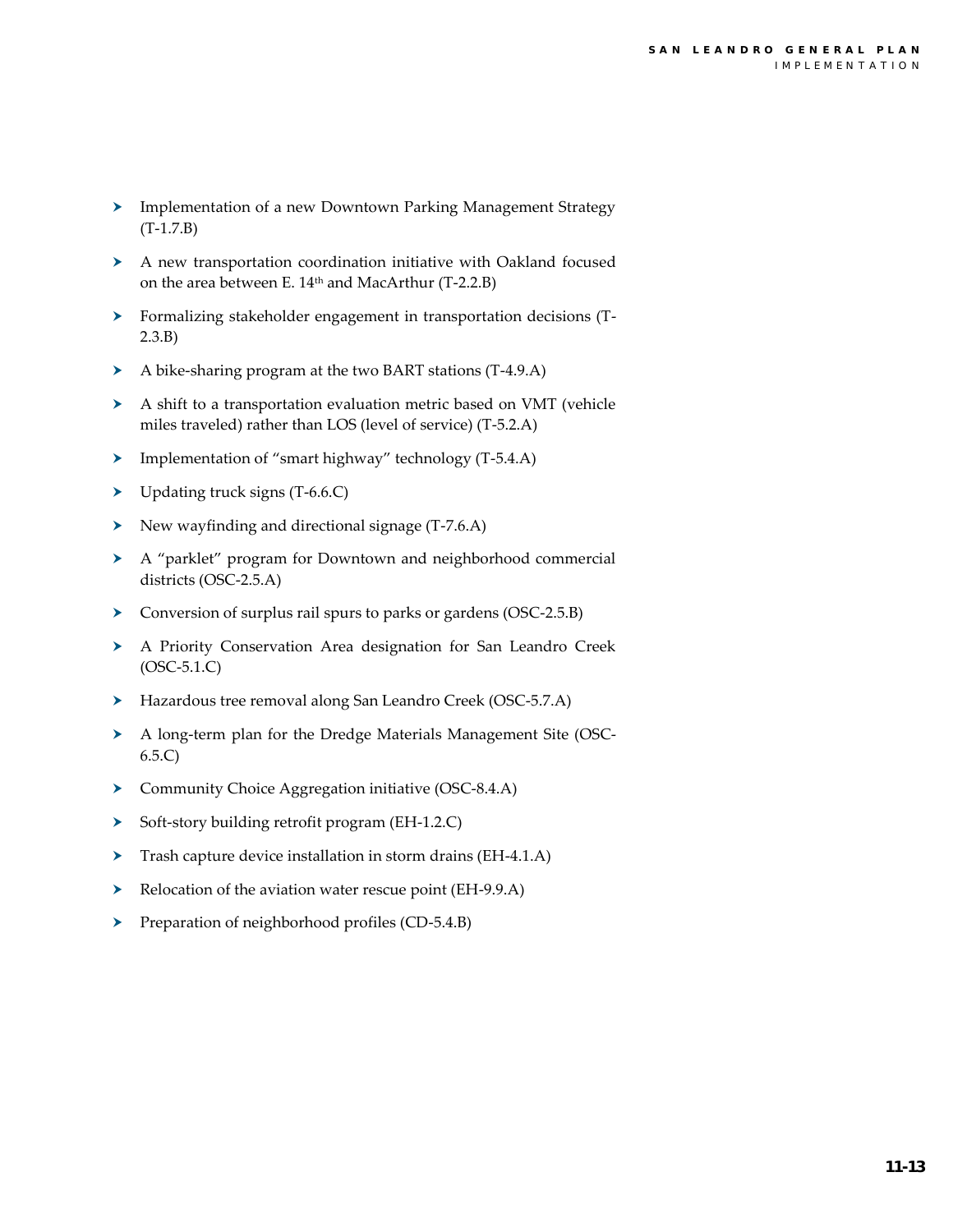# **Emergency Preparedness and Hazard Mitigation Programs**

Emergency preparedness is a high priority in San Leandro. The City implements preparedness measures both through hazard mitigation-- avoiding the potential for hazards *before* they happen---and through drills, training, and recovery actions that are focused on what happens *after* a disaster strikes. Some of these programs require a commitment of local funds; others rely on state and federal grants. Chapter 7 identifies the major initiatives that are proposed. Updating the City's Management Operations Plan (EH-6.2.A) is an important first step and would provide more detail on how some of these initiatives will be carried out and funded.

Major recommendations related to hazard mitigation include earthquake retrofit programs (EH-1.2.A, 1.2.B, 1.2.C, and 6.10.A); flood control projects such as channel improvements and maintenance (EH-1.7.A and 1.7.B), vegetation management and "defensible space" programs to reduce wildfire hazards (EH-2.1.A and 2.2.A), and pipeline safety (EH-5.1.C) and rail transport safety programs (EH-5.8.B). The General Plan also calls for "resilience" planning along the shoreline in anticipation of future sea level rise (EH-6.1.A).

Recommendations specifically related to emergency preparedness include educational materials on hazards (EH-1.5.A), community outreach (EH-6.3.A), emergency radio frequencies and sirens (EH-6.4.A and 6.4.B), and investment in communication equipment (EH-6.6.A). The General Plan also places a priority on Community Emergency Response Teams and other neighborhood-level programs focused on disaster preparedness, first aid, response, shelter, and recovery.

# **Follow-Up Plans and Studies**

The broad and comprehensive nature of the General Plan precludes a detailed analysis of each issue addressed. Where appropriate, the Plan identifies follow-up plans and studies to be undertaken after adoption. These studies include updates of existing plans, area plans (more precise plans for specific areas), and feasibility analyses. In most cases, the Community Development Department will be responsible for undertaking such plans and studies.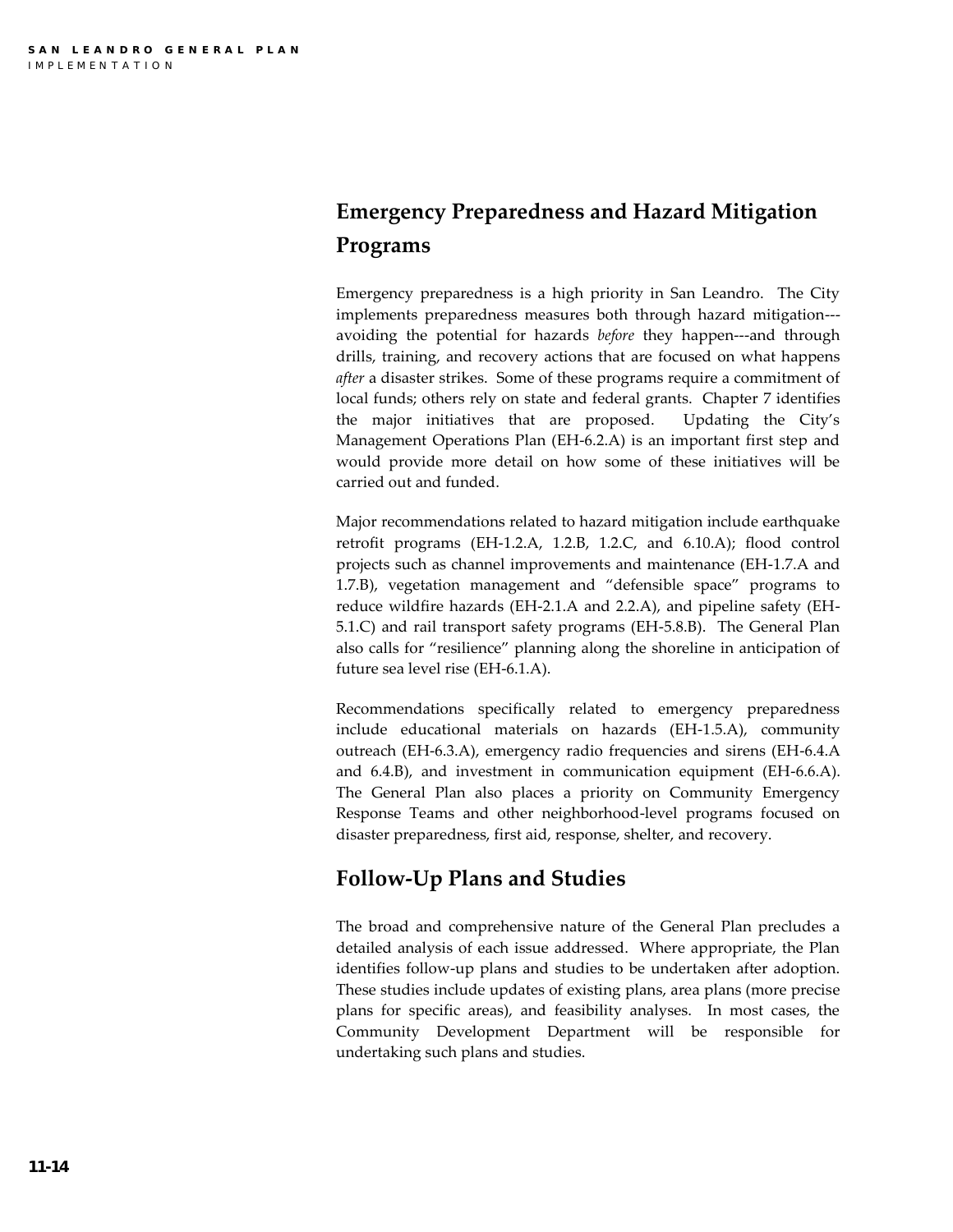The General Plan calls for completion of a number of plans or studies that were underway at the time of Plan adoption, including the Bay Fair TOD Specific Plan (LU-8.10.A), the Downtown Parking Study (LU-6.10.A), the Creek Trail Master Plan (OSC-5.1.A), and the Local Hazard Mitigation Plan (EH-6.2.B). It also calls for updates of existing land use and urban design plans, some of which are more than 20 years old. This includes updates of the:

- > 2007 Downtown TOD Strategy (LU-6.1.B)
- 1997 West San Leandro (Industrial Area) Strategic Plan (LU-7.1.A)
- ▶ Corridor plans for East 14<sup>th</sup> Street (LU-8.9.A) and plans for the MacArthur and Bancroft corridors (LU-8.11.A)
- 2011 Bicycle and Pedestrian Master Plan (T-3.1.A)
- ▶ 2009 Climate Action Plan (OSC-7.7.B)

The Plan also identifies future feasibility studies for the Aladdin Avenue Extension (T-5.2.C) and grade separated rail crossings along Washington Avenue and Hesperian Boulevard (T-5.6.A and 5.6.B). It also calls for a number of new master plans, including a:

- Parks Master Plan (OSC-1.1.A)
- Green Infrastructure Plan (EH-4.11.A)
- Library Master Plan (CSF-3.1.B)
- Street Tree Master Plan (CD-7.1.A).

The Parks Master Plan was identified as a particularly high priority during the General Plan Update process. A related action—a Joint Use Facilities Master Plan (OSC-4.1.A) that addresses the joint use of City and School District recreational and sports facilities – could be a component of that process.

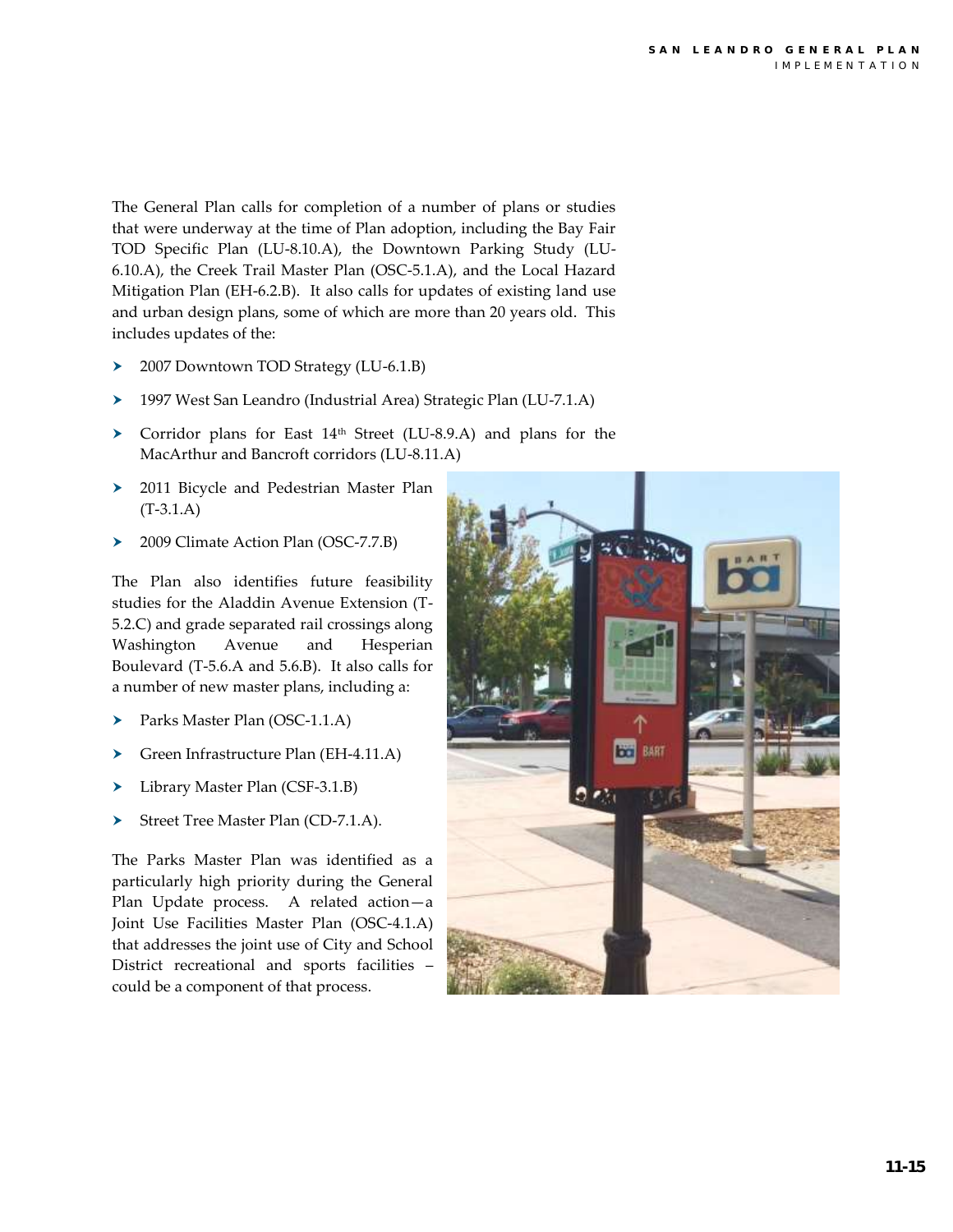## **Historic Preservation Program**

Chapter 8 outlines several initiatives to expand historic preservation in San Leandro. The first step is to prepare a Historic Preservation Action Plan (CD-2.1.A). Such a Plan would lay the groundwork for the other actions listed in the General Plan.

Actions listed in the General Plan include:

- Creating an Old San Leandro Historic District around the Casa Peralta and Daniel Best House (CD-1.4.A)
- Expanding the local register of historic buildings (CD-1.6.A)
- Applying for Certified Local Government status (CD-2.1.B)
- Maintaining sufficient staffing levels to implement preservation programs (CD-2.2.A)
- Staff training on historic preservation (CD-2.2.B)
- Review and update of the Preservation Ordinance (CD-2.3.A)
- Expanding the Downtown Design Guidelines to address preservation (CD-2.3.B)
- Updating A Garden Grows in Eden, a Historical Committee publication about the history of San Leandro (CD-3.1.A)
- Exploring a web-based or smartphone app with a historic walking tour (CD-3.2.C)
- Expanding the historic marker and plaque program (CD-3.3.A)
- Seeking opportunities to use Mills Act preservation tax credits (CD-4.2.A)

In addition, the Plan indicate support for ongoing preservation actions, such as the referral of preservation matters to the Library-Historical Commission, application for grants supporting preservation, maintaining the History Museum and the Library History Room, and coordination with the Historical Society on outreach. The General Plan also expresses support for the work of non-profit preservation groups, including volunteer docent programs, and special events commemorating local history.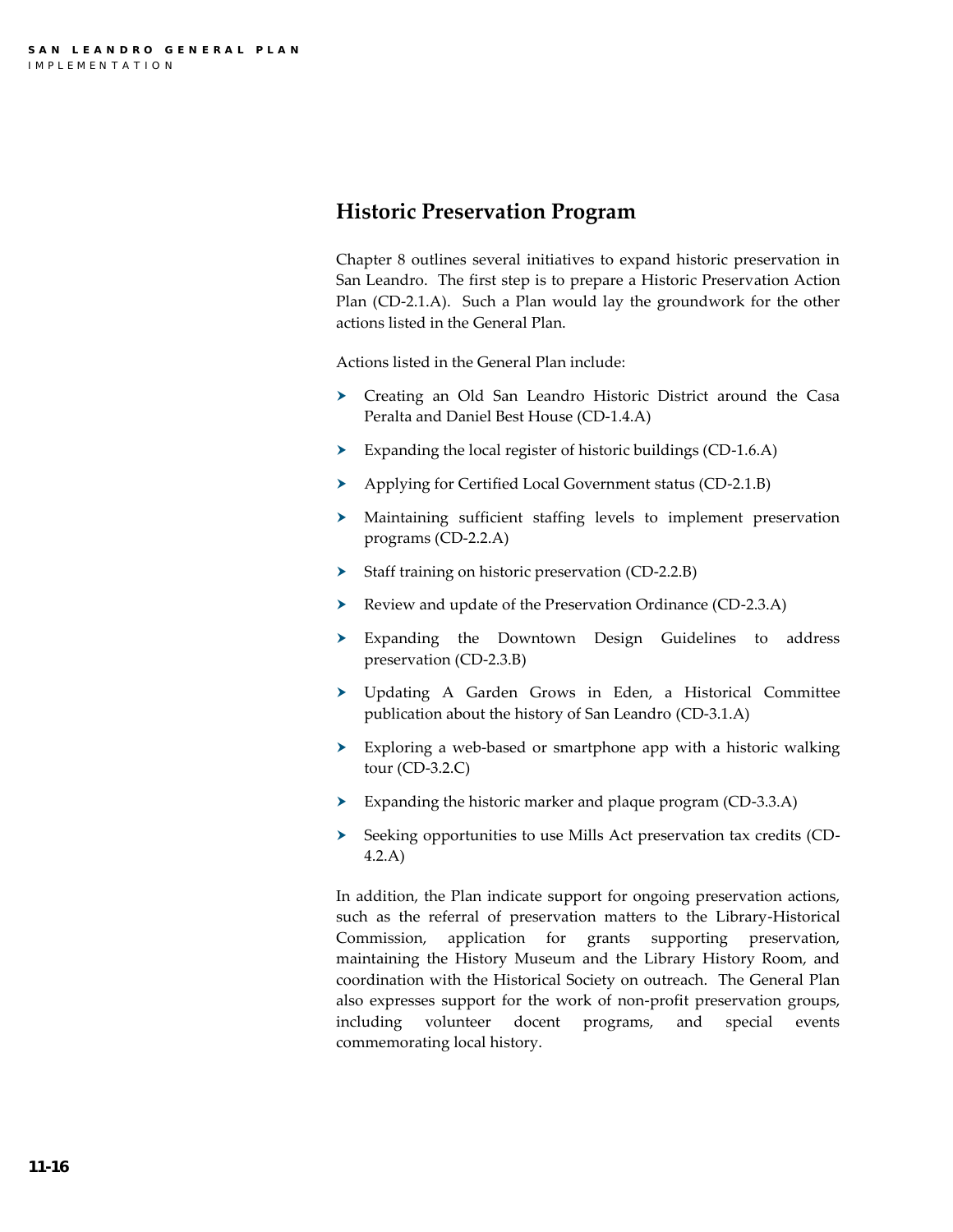

# **Climate and Energy Measures**

Almost every element of the General Plan includes implementation programs related to the City's Climate Action Plan. These same programs also support statewide greenhouse gas emission reduction targets for 2020, 2030, and 2050. Some of the climate-related actions are taken directly from the Climate Action Plan, while others are more broadly related to land use and transportation strategies which reduce dependence on gasoline-powered vehicles, or to air quality and energy conservation measures.

Actions in the General Plan relating to transit-oriented development and complete streets support the City's climate initiatives. These include actions to encourage high-density housing and offices near BART, accommodate live-work development, and maintain minimum densities near transit. Such actions also include programs to improve bicycle and pedestrian facilities, sustain the LINKS shuttle to BART, encourage car sharing and bike-sharing, and create more walkable streets in the industrial area.

Recycling and solid waste reduction actions also support climate goals, since they reduce consumption of non-renewable materials and greenhouse gas emissions from landfill disposal (see Actions OSC-7.1.A through 7.1.F). Similarly, actions to conserve water and use reclaimed water (OSC-7.2.A, 7.2.B, 7.4.A) reduce the energy costs and greenhouse gases associated with water transport.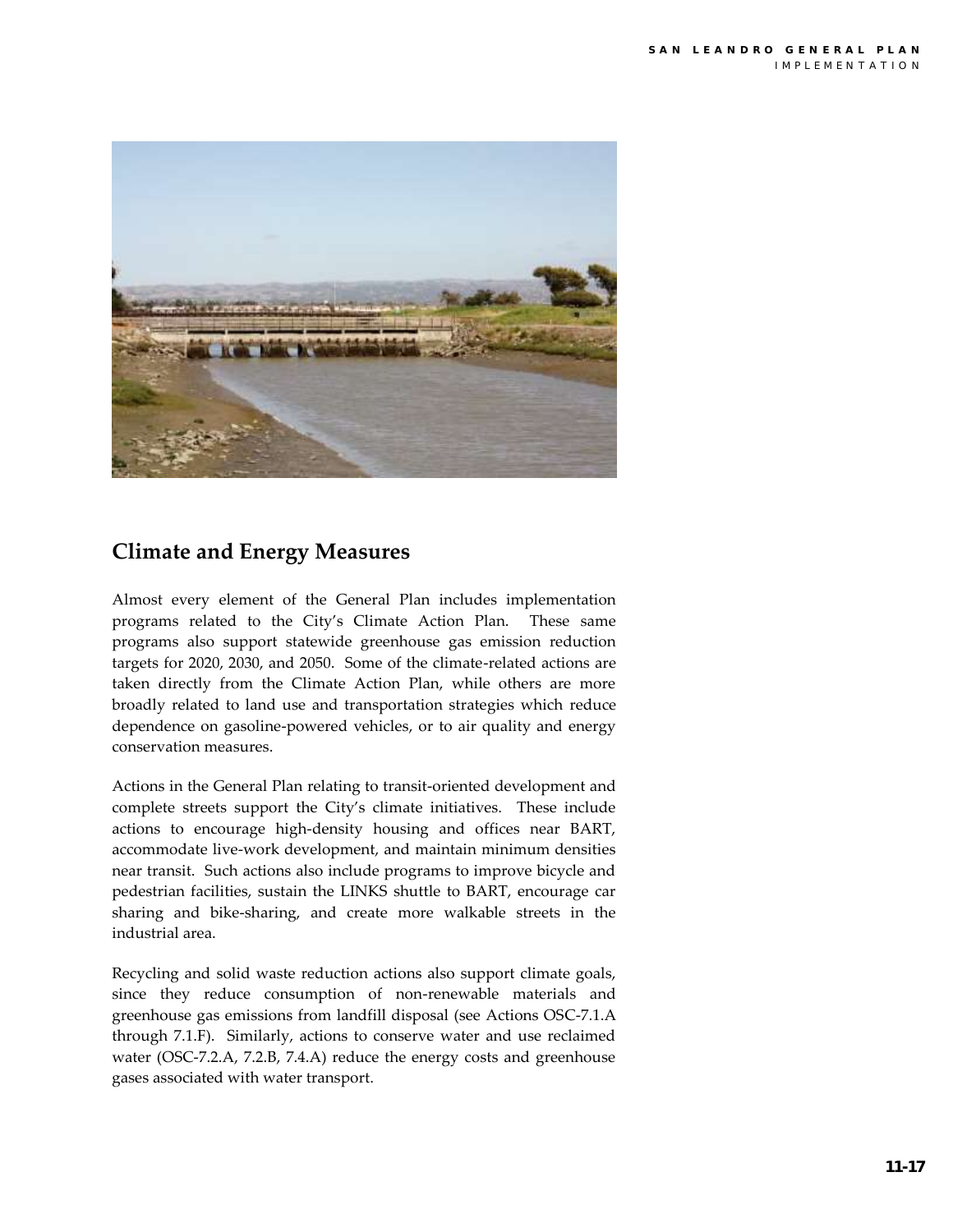The General Plan also includes actions relating to green building and energy efficiency, particularly under Goal OSC-8. These include energy retrofits of public facilities and single family homes, Community Choice Aggregation, expanded use of electric vehicles (including vehicle charging stations) and a City energy efficiency grants program. The Plan supports initiatives such as industrial micro-grids (EH-3.6.C), wind turbines (OSC-8.4.B), and other renewable energy programs that reduce dependence on fossil fuels.

# **Intergovernmental Coordination**

Many of the actions listed in the General Plan will require collaborative efforts with other public agencies and institutions. The Plan itself may be used by these agencies to guide decisions on the use of public property in San Leandro, the development of transportation facilities and infrastructure, and the delivery of services to San Leandro residents. Table 11-1 indicates the other agencies that will participate in the implementation of the General Plan. The City will strive to maintain a positive relationship with each of these agencies to carry out the initiatives listed.

One of the most important aspects of intergovernmental coordination involves the review of land use and transportation decisions in San Leandro's sphere of influence. The City will work closely with Alameda County as development is proposed in this area, evaluating possible impacts on City services and land uses. Private and non-profit sector decisions and investments are also a crucial part of implementing the General Plan. A number of the action items identify proactive roles for local business organizations and community advocacy groups. The City will solicit the active involvement of these groups in settling local policy and developing new programs.

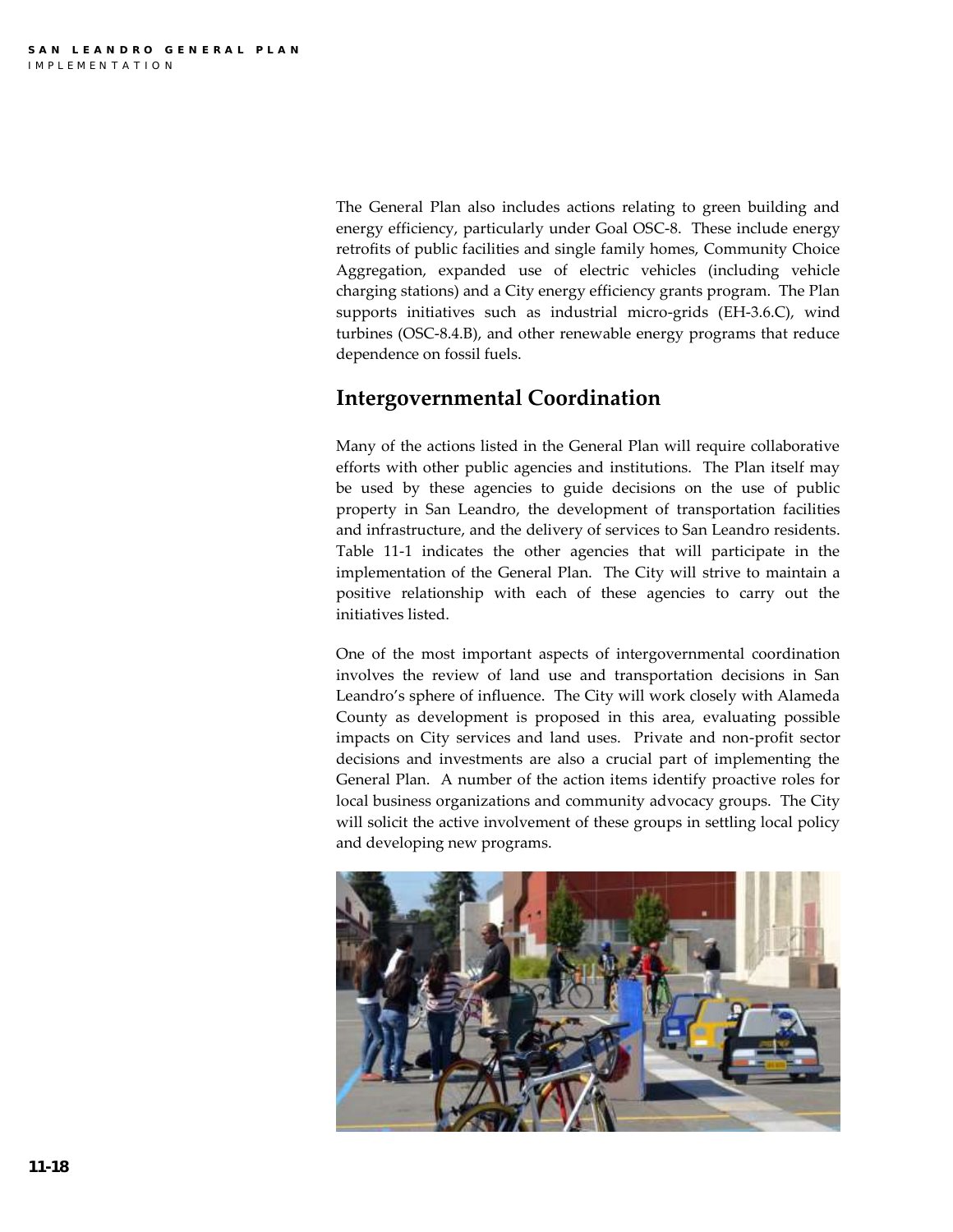| <b>TABLE 11-1</b><br>SAN LEANDRO GENERAL PLAN ACTIONS REQUIRING COORDINATION WITH OTHER<br>AGENCIES <sup>(*)</sup> |                          |                                                                                                            |  |  |
|--------------------------------------------------------------------------------------------------------------------|--------------------------|------------------------------------------------------------------------------------------------------------|--|--|
| Agency                                                                                                             | Action #                 | <b>Action Summary</b>                                                                                      |  |  |
| <b>ABAG/MTC</b>                                                                                                    | $ED-7.9.A$               | Participate in ABAG corridor planning efforts                                                              |  |  |
|                                                                                                                    | $T-8.2.A$                | Seek representation on regional transportation planning task forces                                        |  |  |
|                                                                                                                    | OSC-5.1.C                | Pursue a Priority Conservation Area designation for San Leandro Creek                                      |  |  |
| <b>AC</b> Transit                                                                                                  | $T-4.1.A$                | Support AC Transit Service improvements throughout San Leandro                                             |  |  |
|                                                                                                                    | $T-4.4.A$                | Coordinate LINKS shuttle and AC Transit schedules and routes                                               |  |  |
|                                                                                                                    | $T-4.5.A$                | Promote East 14 <sup>th</sup> Street as major bus transit route                                            |  |  |
|                                                                                                                    | $T-4.5.B,$<br>$LU-6.7.B$ | <b>Complete Bus Rapid Transit improvements</b>                                                             |  |  |
|                                                                                                                    | $T-8.1.B$                | Coordinate emergency preparedness with transit                                                             |  |  |
|                                                                                                                    | $CSF-2.3.B$              | Coordinate with AC Transit on service to schools                                                           |  |  |
| Alameda Co.<br>Flood Control/<br><b>Water Conserv-</b><br>ation District                                           | OSC-2.10.B               | Coordinate with ACFCWCD on flood control trail opportunities                                               |  |  |
|                                                                                                                    | EH-1.7.A                 | Coordinate with ACFCWCD on channel repair and maintenance                                                  |  |  |
|                                                                                                                    | EH-1.7.B                 | Increase Line A channel capacity                                                                           |  |  |
| Alameda Co.<br>Fire<br>Department                                                                                  | $EH-2.2.A$               | Engage Fire Department in review of proposed plans                                                         |  |  |
|                                                                                                                    | EH-2.3.A                 | Participate in task forces to reduce fire hazards                                                          |  |  |
|                                                                                                                    | $EH-5.1.B$               | <b>Implement County Hazardous Materials Plan</b>                                                           |  |  |
|                                                                                                                    | EH-5.1.C                 | Coordinate on pipeline safety                                                                              |  |  |
| Alameda<br>County                                                                                                  | LU-8.10.B                | Collaborative planning/ streetscape improvements on E. 14 <sup>th</sup> Street and<br>in the Bay Fair area |  |  |
|                                                                                                                    | $T-2.1.B$                | Coordinate street classification (ACTC)                                                                    |  |  |
|                                                                                                                    | EH-4.2.A                 | Implement Countywide Clean Water Program components                                                        |  |  |
|                                                                                                                    | EH-5.1.B                 | Implement Countywide Hazardous Waste Management Plan                                                       |  |  |
|                                                                                                                    | EH-5.6.A                 | Coordinate with County on Household Hazardous Waste Education                                              |  |  |
| <b>BART</b>                                                                                                        | LU-6.7.C                 | Pursue Safe Routes to Transit programs                                                                     |  |  |
|                                                                                                                    | $LU-6.7.D$               | Enhance wayfinding signage at BART                                                                         |  |  |
|                                                                                                                    | $T-3.5.B$                | Provide bike lockers at BART stations                                                                      |  |  |
|                                                                                                                    | $T-4.1.B$                | Coordinate with BART on station and system service improvements                                            |  |  |
|                                                                                                                    | $T-4.9.A$                | Include bikesharing stations at BART stations                                                              |  |  |
|                                                                                                                    | $T-8.2.B$                | Participate in studies of future Trans-Bay crossings                                                       |  |  |
|                                                                                                                    | EH-8.1.A                 | Advocate for quieter transit vehicles                                                                      |  |  |

(\*) See P. 11-21 for acronyms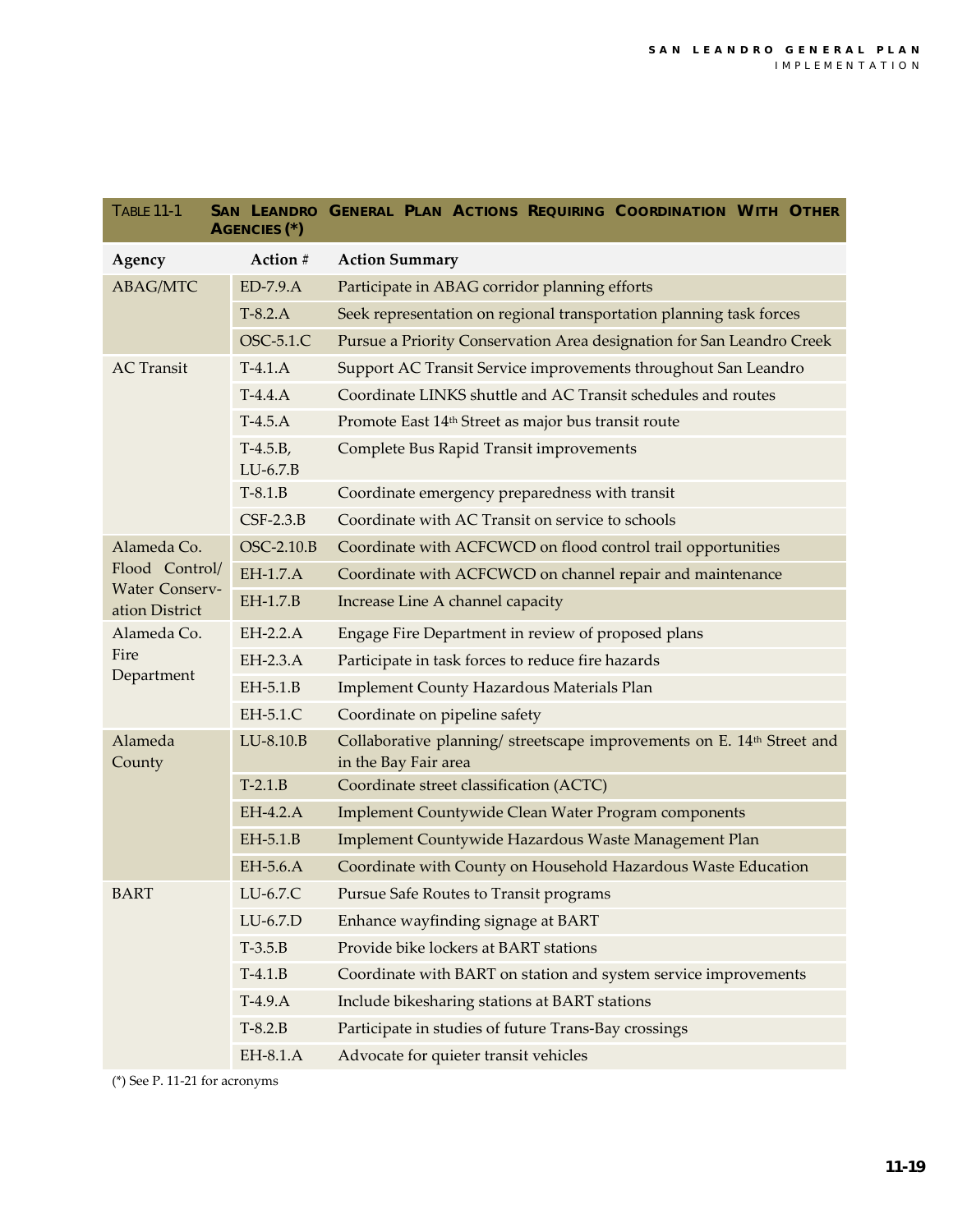| <b>TABLE 11-1</b><br>SAN LEANDRO GENERAL PLAN ACTIONS REQUIRING COORDINATION WITH OTHER<br><b>AGENCIES, PAGE 2</b> |                                 |                                                                         |  |  |
|--------------------------------------------------------------------------------------------------------------------|---------------------------------|-------------------------------------------------------------------------|--|--|
| Agency                                                                                                             | Action #                        | <b>Action Summary</b>                                                   |  |  |
| Bay Area Air<br><b>Quality Mgmt</b><br>District                                                                    | EH-3.4.A                        | Engage BAAQMD in review and monitoring of air pollution sources         |  |  |
|                                                                                                                    | EH-3.5.A                        | Establish links from City website to BAAQMD website                     |  |  |
|                                                                                                                    | EH-3.7.A                        | Reduce aviation-related air pollution                                   |  |  |
| CalFire                                                                                                            | $EH-2.1.B$                      | Refine State fire hazard severity maps                                  |  |  |
| Caltrans                                                                                                           | $T-2.2.A,$<br>$CD-7.5.E$        | Undertake East 14 <sup>th</sup> Street streetscape improvements         |  |  |
|                                                                                                                    | $T-8.5.A$                       | Consider acquiring Caltrans Tier 2 highways                             |  |  |
| City of<br>Oakland                                                                                                 | $T-2.2.B$                       | Pursue joint complete streets initiative with Oakland along city border |  |  |
|                                                                                                                    | $T-8.1.A$                       | Consider transportation impacts of Oakland projects and coordinate      |  |  |
|                                                                                                                    |                                 | transportation planning with Oakland                                    |  |  |
|                                                                                                                    | $ED-1.7.B$                      | Coordinate Foreign Trade Zone designations with Oakland                 |  |  |
| <b>EBMUD</b>                                                                                                       | <b>OSC-4.7.A</b>                | Work with EBMUD on trail easements                                      |  |  |
|                                                                                                                    | <b>OSC-5.9.A</b>                | Manage releases of water from Lake Chabot dam                           |  |  |
|                                                                                                                    | <b>OSC-7.2.A</b>                | Implement EBMUD Urban Water Management Plan                             |  |  |
|                                                                                                                    | $OSC-7.2.B$                     | Expand reclaimed water use                                              |  |  |
|                                                                                                                    | EH-4.10.A                       | Work with EBMUD on injection well monitoring                            |  |  |
|                                                                                                                    | $CSF-1.1.B$                     | Improve fire flow where water pressure is inadequate                    |  |  |
| <b>EBRPD</b>                                                                                                       | $T-3.4.A,$<br><b>OSC-2.10.A</b> | Develop the East Bay Greenway                                           |  |  |
|                                                                                                                    | <b>OSC-3.1.A</b>                | Implement Oyster Bay Park Plan                                          |  |  |
|                                                                                                                    | OSC-3.2.A                       | Publicize/leverage East Bay Regional Parks and programs                 |  |  |
|                                                                                                                    | <b>OSC-3.3.A</b>                | Complete missing links in Bay Trail                                     |  |  |
|                                                                                                                    | $OSC-3.3.B$                     | Complete missing links in Ridge Trail                                   |  |  |
| <b>FEMA</b>                                                                                                        | EH-1.6.A                        | Work with FEMA to amend flood plain maps                                |  |  |
| PG&E                                                                                                               | <b>OSC-4.7.A</b>                | Consider trail opportunities on utility rights of way                   |  |  |
|                                                                                                                    | EH-5.1.C                        | Coordinate on pipeline safety                                           |  |  |
|                                                                                                                    | $CD-7.5.B$                      | Underground overhead wires on East 14th                                 |  |  |
| Port of<br>Oakland                                                                                                 | EH-9.1.A                        | Participate in Airport Noise Forum                                      |  |  |
|                                                                                                                    | EH-9.2.A                        | <b>Implement Airport Settlement Agreement</b>                           |  |  |
|                                                                                                                    | EH-9.7.A                        | Lobby Port of Oakland for airport noise mitigation                      |  |  |
|                                                                                                                    | EH-9.7.B                        | Support efforts to move the airport noise contour boundary to 55 dB     |  |  |
|                                                                                                                    | EH-9.9.A                        | Consider moving the location of airport water rescue operations         |  |  |
| Regional Water<br><b>Quality Control</b><br>Board                                                                  | EH-4.3.A                        | Implement revised Municipal Regional Permit                             |  |  |
|                                                                                                                    | EH-4.11.A                       | Implement a Green Infrastructure Plan                                   |  |  |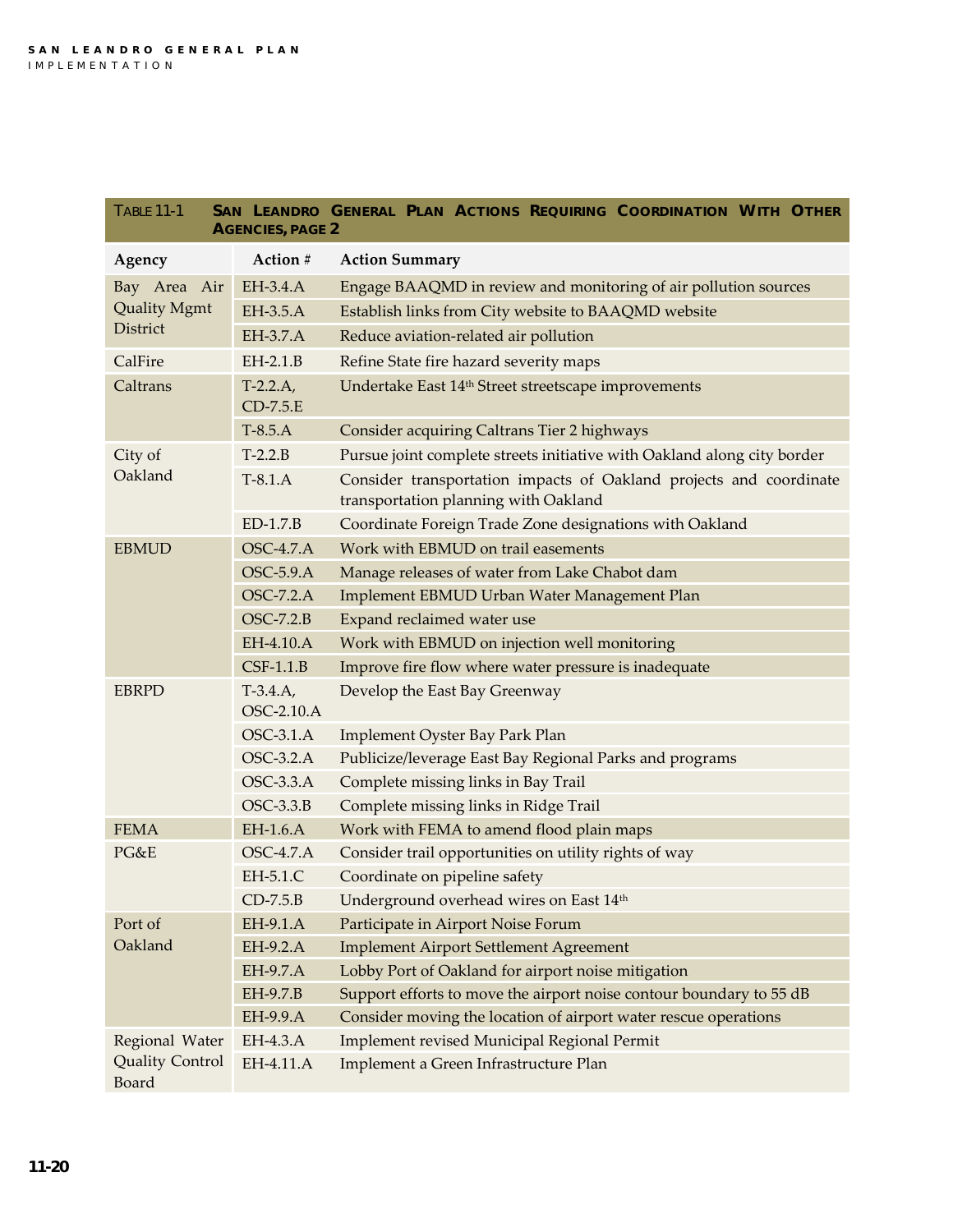| <b>TABLE 11-1</b><br>SAN LEANDRO GENERAL PLAN ACTIONS REQUIRING COORDINATION WITH OTHER<br><b>AGENCIES, PAGE 3</b> |             |                                                                       |  |  |  |
|--------------------------------------------------------------------------------------------------------------------|-------------|-----------------------------------------------------------------------|--|--|--|
| Agency                                                                                                             | Action #    | <b>Action Summary</b>                                                 |  |  |  |
| San Leandro<br>and<br>San Lorenzo<br>Unified School<br><b>Districts</b>                                            | $LU-4.3.A$  | Work with School Districts to address growth-related needs            |  |  |  |
|                                                                                                                    | $ED-6.1.A$  | Support vocational training programs                                  |  |  |  |
|                                                                                                                    | $ED-6.1.B$  | Support multi-lingual programs and classes                            |  |  |  |
|                                                                                                                    | OSC-4.1.A   | Prepare joint use facilities master plan                              |  |  |  |
|                                                                                                                    | $OSC-4.1.B$ | <b>Update Burrell Field agreements</b>                                |  |  |  |
|                                                                                                                    | $OSC-4.4.A$ | Coordinate with San Leandro Unified on rehab of recreation facilities |  |  |  |
|                                                                                                                    | $OSC-4.4.B$ | Coordinate with San Lorenzo Unified on rehab of recreation facilities |  |  |  |
|                                                                                                                    | $OSC-4.5.A$ | Coordinate field reservation policies with school districts           |  |  |  |
|                                                                                                                    | $CSF-2.1.A$ | Support for future school district bond measures                      |  |  |  |
|                                                                                                                    | $CSF-2.2.B$ | Support school district efforts to plan for new facilities            |  |  |  |
|                                                                                                                    | $CSF-2.3.A$ | Pursue Safe Routes to School programs                                 |  |  |  |
| Stopwaste.org                                                                                                      | $OSC-7.1.A$ | Implement source reduction and recycling programs                     |  |  |  |

*Acronyms: ABAG/MTC (Association of Bay Area Governments/Metropolitan Transportation Commission), ACFCWCD (Alameda County Flood Control and Water Conservation District), ACTC (Alameda County Transportation Commission), BART (Bay Area Rapid Transit), BAAQMD (Bay Area Air Quality Management District), EBMUD (East Bay Municipal Utility District), EBRPD (East Bay Regional Park District), FEMA (Federal Emergency Management Agency),* 

# **Ordinances and Ordinance Revisions**

Although the Zoning Code is the major ordinance used to implement the General Plan, other sections of the Municipal Code are also important. These include the noise ordinance, the historic preservation ordinance, and various ordinances relating to natural resource protection. The General Plan proposes revisions to some of these ordinances, and also suggests that new ordinances be studied or adopted. These include:

- > Ordinance language that addresses property maintenance, particularly for rental units (LU-1.9.B)
- A Live-Work Ordinance (LU-3.9.A)
- A review of Code provisions related to "pop-up" (temporary) uses and food trucks (LU-7.9.C)
- A review of the Subdivision regulations to ensure that they reinforce pedestrian and bicycle goals (T-1.5.B), incorporation of multi-modal street standards (T-2.1.B), and allowances for narrower streets (T-2.1.C)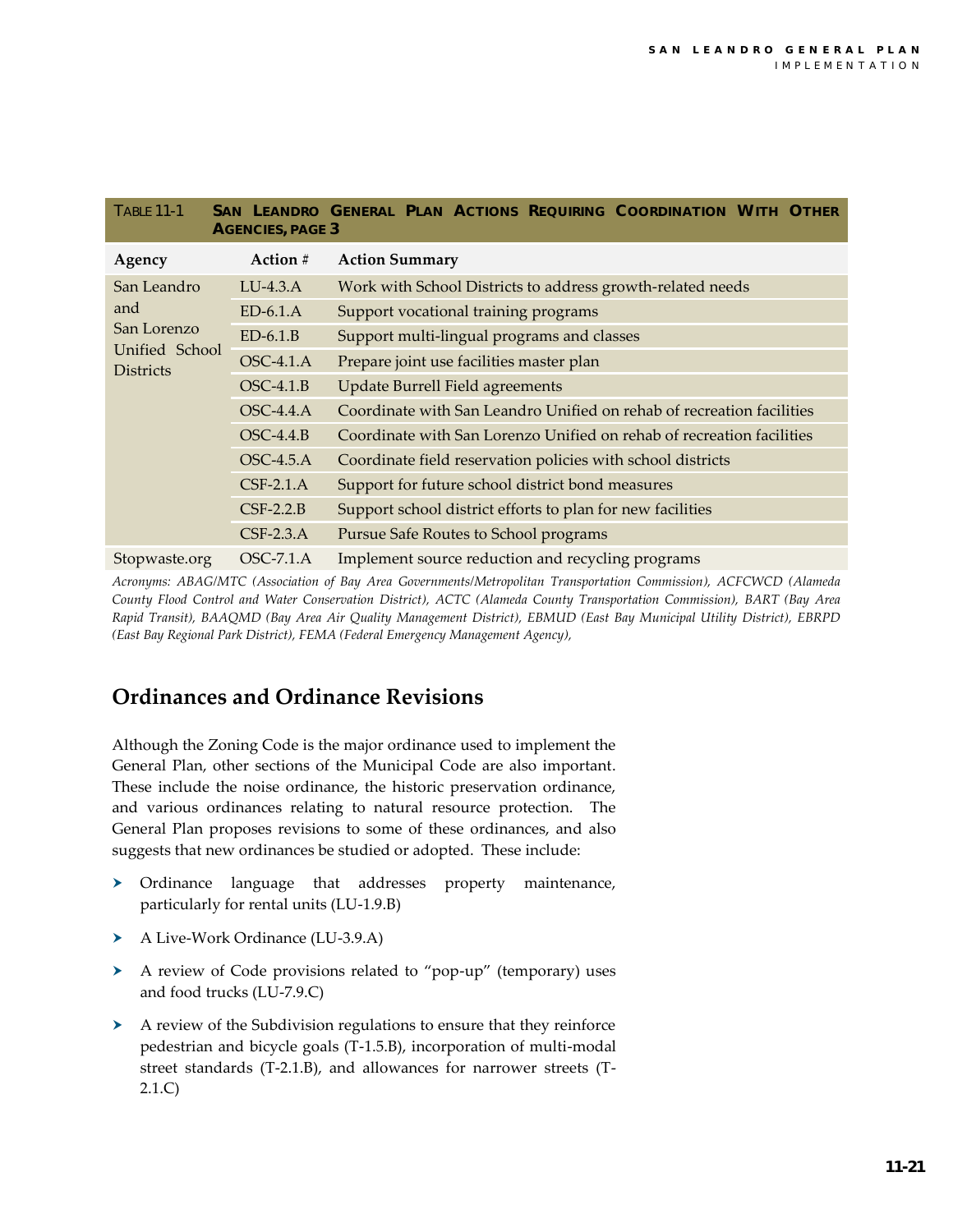- Allowances for parking reductions for developments using shared cars and alternatives to traditional parking arrangements (e.g., stacked parking) (T-1.7.A)
- Additional Building Code revisions to incorporate "green" building principles (OSC-7.8.B)
- Continued study of Municipal Code options for tree protection (CD-7.3.A)
- Consideration of an ordinance to prohibit paving of planter strips (CD-7.5.A)
- Dependence (CD-7.5.A) Updates to the sign ordinance (CD-7.5.A)

The primary department responsible for initiating these ordinances is the City Manager's Office. In each case, assistance from the Community Development Department and the City Attorney will be necessary to draft the Ordinance and obtain public input.

# **Public Education and Outreach**

Every element of the General Plan includes public education and outreach actions. These range from simple tasks such as updating websites to ambitious initiatives such as raising awareness about San Leandro history, expanding multi-lingual staff capacity, and improving disaster preparedness among residents and businesses. Each City Department must take responsibility to inform the public of the issues it addresses, the services it provides, and the opportunities for public input.

Major outreach and education initiatives include:

- Increasing awareness of community standards requirements and code compliance (LU-1.4.A)
- Bicycle education and safety events and incentives supporting bicycle use (T-3.8.A, 3.8.C, 3.8.D)
- $\triangleright$  Staff training in emerging transportation technology (T-7.8.A)
- Neighborhood outreach on transportation (T-8.4.A)
- Expanded public education on recycling (OSC-7.1.E), green building (OSC-7.8.C), and energy conservation (OSC-8.5.C)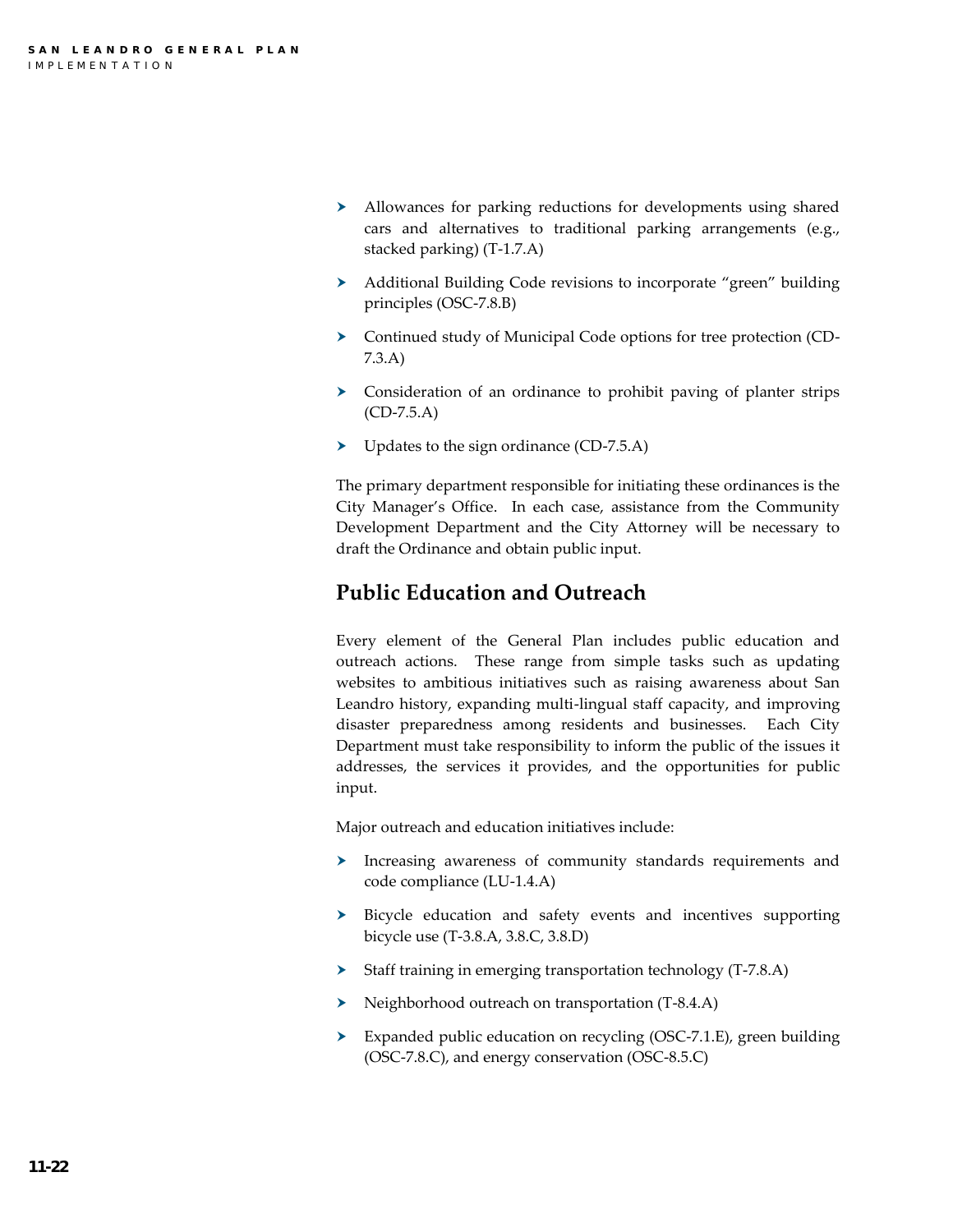- > Promoting community conservation events (OSC-7.5.A) and shoreline clean-up events (EH-4.5.A)
- Clean water outreach (EH-4.2.A), clean air outreach (EH-3.5.A), and household hazardous waste disposal outreach (EH-5.6.A)
- $\triangleright$  Public education on earthquake hazards (EH-1.5.A) and emergency preparedness (EH-6.3.A)
- Awards programs for outstanding architecture (CD-6.12.A)
- Education on tree planting and care (CD-7.2.A)
- $\triangleright$  Community policing and public safety events (CSF-1.3.A), including National Night Out (CSF-1.2.B), gang reduction programs (CSF-1.4.A), and neighborhood watch (CSF-1.10.A)
- Recreational needs assessments and user surveys (CSF-5.1.A)
- Outreach on human service programs (CSF-5.12.A), including programs aimed at youth (CSF-5.7.A) and seniors (CSF-5.8.C)
- Outreach to specific constituencies such as the faith community (CSF-5.12.C) and local businesses (ED-2.1.A)

Continued investment in the City's website is also recommended by the Plan. The use of technology to engage residents and improve governance is particularly important and will remain a priority moving forward.